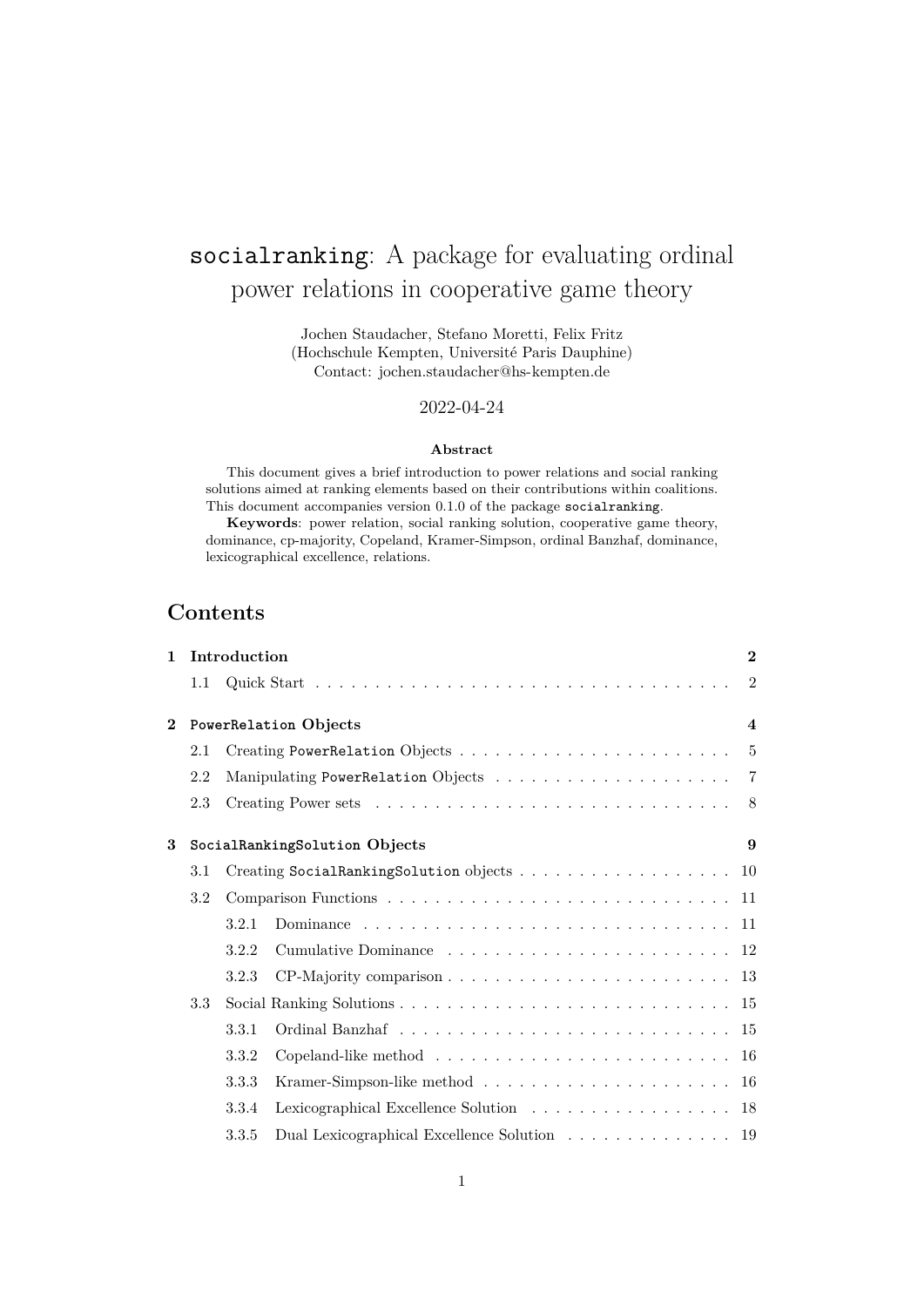|  | 20 |  |  |
|--|----|--|--|
|  |    |  |  |
|  |    |  |  |
|  |    |  |  |

### **Bibliography 22**

# **1 Introduction**

In the literature of cooperative games, the notion of *power index* [1–3] has been widely studied to analyze the "influence" of individuals taking into account their ability to force a decision within groups or coalitions. In practical situations, however, the information concerning the strength of coalitions is hardly quantifiable. So, any attempt to numerically represent the influence of groups and individuals clashes with the complex and multi-attribute nature of the problem and it seems more realistic to represent collective decision-making mechanisms using an ordinal coalitional framework based on two main ingredients: a binary relation over groups or coalitions and a ranking over the individuals.

The main objective of the package socialranking is to provide answers for the general problem of how to compare the elements of a finite set  $N$  given a ranking over the elements of its power-set (the set of all possible subsets of  $N$ ). To do this, the package socialranking implements a portfolio of solutions from the recent literature on *social rankings* [4–10].

### **1.1 Quick Start**

A *power relation* (i.e. a ranking over subsets of a finite set N; see the Section 2 for a formal definition) can be constructed using the newPowerRelation() or newPowerRelationFromString() functions.

```
library(socialranking)
newPowerRelation(c(1,2), ">", 1, "~", c(), ">", 2)
## Elements: 1 2
## 12 > (1 - \{\}) > 2newPowerRelationFromString("ab > a \sim {} > b")
## Elements: a b
## ab > (a - \{\}) > bnewPowerRelationFromString("12 > 1 ~ {} > 2", asWhat = as.numeric)
## Elements: 1 2
## 12 > (1 - \{\}) > 2
```
Functions used to analyze a given PowerRelation object can be grouped into three main categories:

- *Comparison* functions, only comparing two elements;
- *Score* functions, calculating the scores for each element:
- *Ranking* functions, creating SocialRankingSolution objects.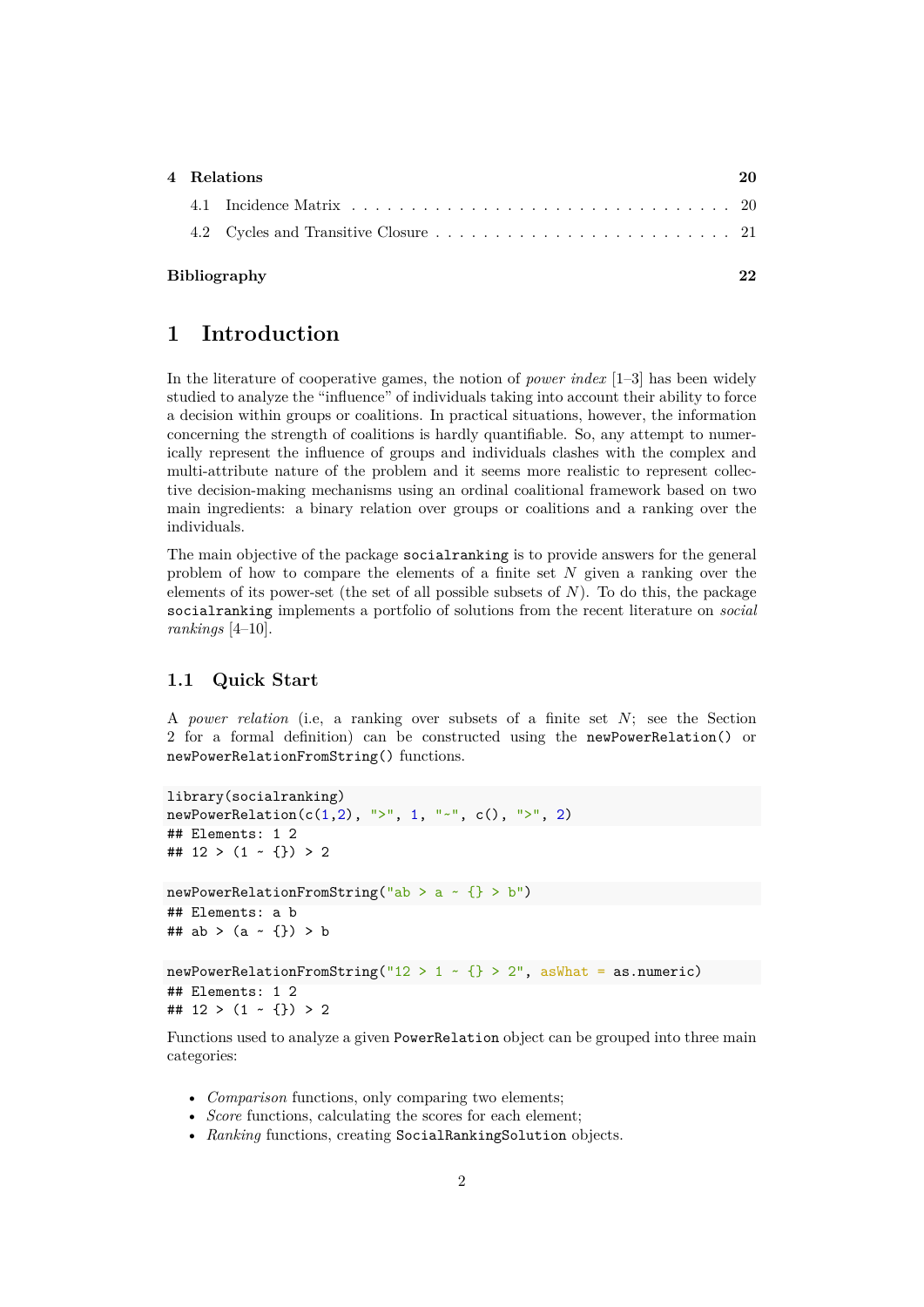| Comparison functions                                  | Score functions                           | Ranking functions                           |
|-------------------------------------------------------|-------------------------------------------|---------------------------------------------|
| dominates()                                           |                                           |                                             |
| cumulativelyDominates()                               | cumulativeScores()                        |                                             |
| cpMajorityComparison()<br>cpMajorityComparisonScore() | copelandScores()<br>kramerSimpsonScores() | copelandRanking()<br>kramersimpsonRanking() |
|                                                       | lexcelScores()                            | lexcellRanking()<br>dualLexcelRanking()     |
|                                                       | ordinalBanzhafScores()                    | ordinalBanzhafRanking()                     |

Comparison and score functions are often used to evaluate a social ranking solution (see section 2 for a formal definition). Listed below are some of the most prominent functions and solutions introduced in the aforementioned papers.

These functions may be called as follows.

```
pr \leftarrow newPowerRelationFromString("ab > ac ~ bc > a ~ c > {} > b")
# a dominates b -> TRUE
dominates(pr, "a", "b")
## [1] TRUE
# b does not dominate a -> FALSE
dominates(pr, "b", "a")
## [1] FALSE
# calculate cumulative scores
scores <- cumulativeScores(pr)
# show score of element a
scores$a
## [1] 1 2 3 3 3
# performing a bunch of rankings
lexcelRanking(pr)
## a > b > c
dualLexcelRanking(pr)
## a > c > b
copelandRanking(pr)
## a > b ~ c
kramerSimpsonRanking(pr)
## a > b ~ c
ordinalBanzhafRanking(pr)
## a ~ c > b
```
Finally an incidence matrix for all given coalitions can be constructed using powerRelationMatrix(pr) or as.relation(pr) from the relations package [11]. The incidence matrix may be displayed using relations::relation\_incidence().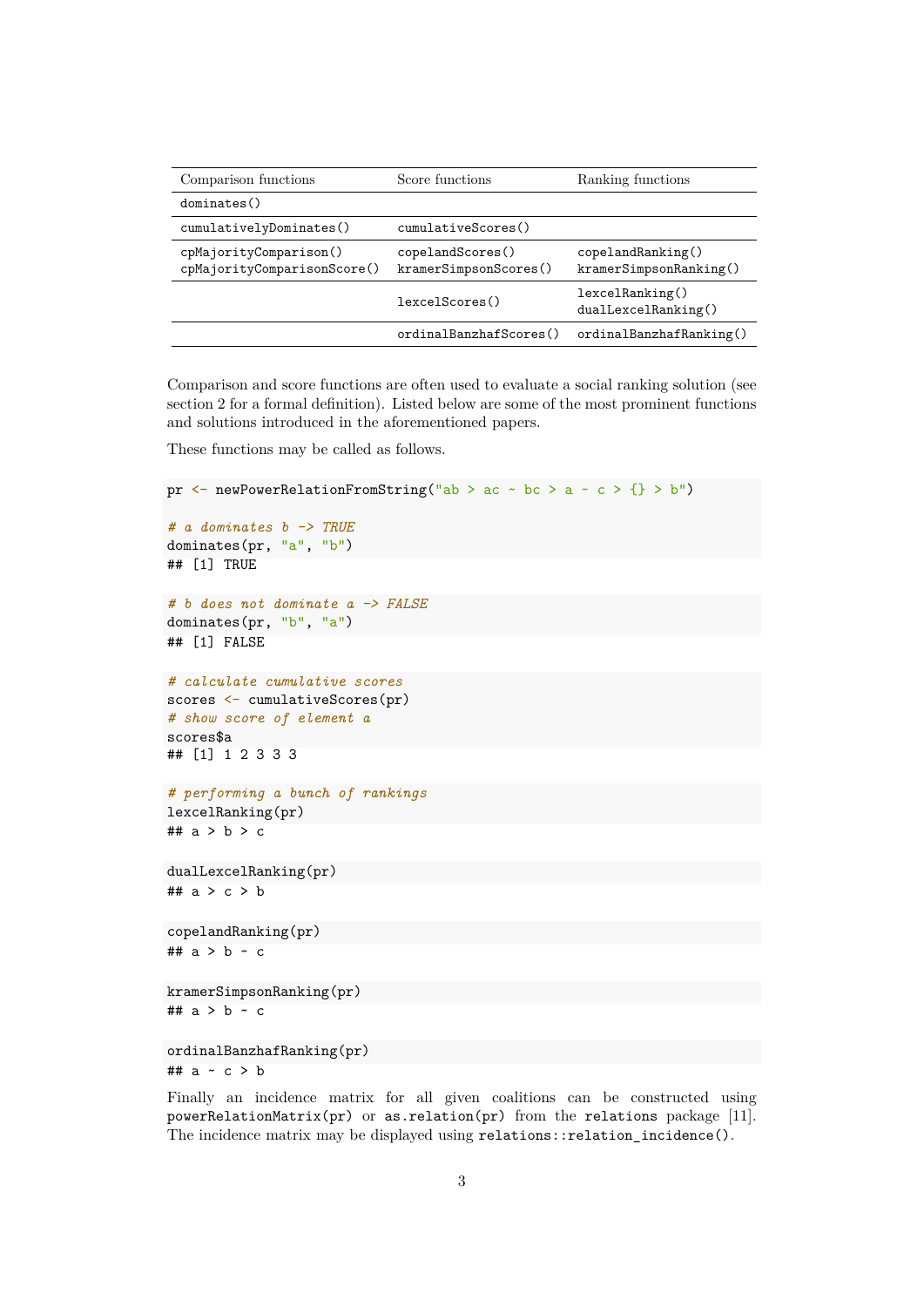```
rel <- relations::as.relation(pr)
rel
## A binary relation of size 7 x 7.
relations::relation_incidence(rel)
## Incidences:
## ab ac bc a c {} b
## ab 1 1 1 1 1 1 1
## ac 0 1 1 1 1 1 1
## bc 0 1 1 1 1 1 1
\# a 0 0 0 1 1 1 1 1
## c 0 0 0 1 1 1 1
## {} 0 0 0 0 0 1 1
## b 0 0 0 0 0 0 1
```
# **2 PowerRelation Objects**

We first introduce some basic definitions on binary relations. Let  $X$  be a set. A set  $R \subseteq X \times X$  is said a *binary relation* on X. For two elements  $x, y \in X$ ,  $xRy$  refers to their relation, more formally it means that  $(x, y) \in R$ . A binary relation  $(x, y) \in R$  is said to be:

- *reflexive*, if for each  $x \in X, xRx$
- *transitive*, if for each  $x, y, z \in X$ , xRy and  $yRz \Rightarrow xRz$
- *total*, if for each  $x, y \in X, x \neq y \Rightarrow xRy$  or  $yRx$
- *symmetric*, if for each  $x, y \in X$ ,  $xRy \Leftrightarrow yRx$
- *asymmetric*, if for each  $x, y \in X$ ,  $(x, y) \in R \Rightarrow (y, x) \notin R$
- *antisymmetric*, if for each  $x, y \in X$ ,  $xRy \cap yRx \Rightarrow x = y$

A *preorder* is defined as a reflexive and transitive relation. If it is total, it is called a *total preorder*. Additionally if it is antisymmetric, it is called a *linear order*.

Let  $N = \{1, 2, ..., n\}$  be a finite set of *elements*, sometimes also called *players*. For some  $p \in \{1, ..., 2^n\}$ , let  $\mathcal{P} = \{S_1, S_2, ..., S_p\}$  be a set of *coalitions* such that  $S_i \subseteq N$  for all<br> $i \in \{1, ..., 2^n\}$ . Thus  $\mathcal{P} \subseteq N$  where  $2^N$  denotes the narrow set of N (i.e., the set of all  $i \in \{1, ..., p\}$ . Thus  $\mathcal{P} \subseteq 2^N$ , where  $2^N$  denotes the power set of N (i.e., the set of all subsets or coalitions of N) subsets or coalitions of  $N$ ).

 $\mathcal{T}(N)$  denotes the set of all total preorders on  $N, \mathcal{T}(\mathcal{P})$  the set of all total preorders on P. A single total preorder  $\succeq \in \mathcal{T}(\mathcal{P})$  is said a *power relation*.

In a given power relation  $\succeq \in \mathcal{T}(\mathcal{P})$  on  $\mathcal{P} \subseteq 2^N$ , its symmetric part is denoted by ~ (i.e.,  $S \sim T$  if  $S \succeq T$  and  $T \succeq S$ ), whereas its asymmetric part is denoted by ≻ (i.e.,  $S \succ T$ if  $S \succeq T$  and not  $T \succeq S$ ). In other terms, for  $S \sim T$  we say that S is *indifferent* to T, whereas for  $S \succ T$  we say that S is *strictly better* than T.

Lastly for a given power relation in the form of  $S_1 \succeq S_2 \succeq ... \succeq S_m$ , coalitions that are<br>indifferent to one another can be ground into equivalence classes  $\sum$ , such that we get indifferent to one another can be grouped into *equivalence classes*  $\sum_i$  such that we get<br>the *quotient order*  $\sum \geq \sum \geq \sum$ the *quotient order*  $\Sigma_1 \succ \Sigma_2 \succ \dots \succ \Sigma_m$ .

**Example 1.** Let  $N = \{1, 2\}$  be two players with its corresponding power set  $2^N = \{ \{1,2\}, \{1\}, \{2\}, \emptyset \}.$ The following power relation is given:  $\succeq=$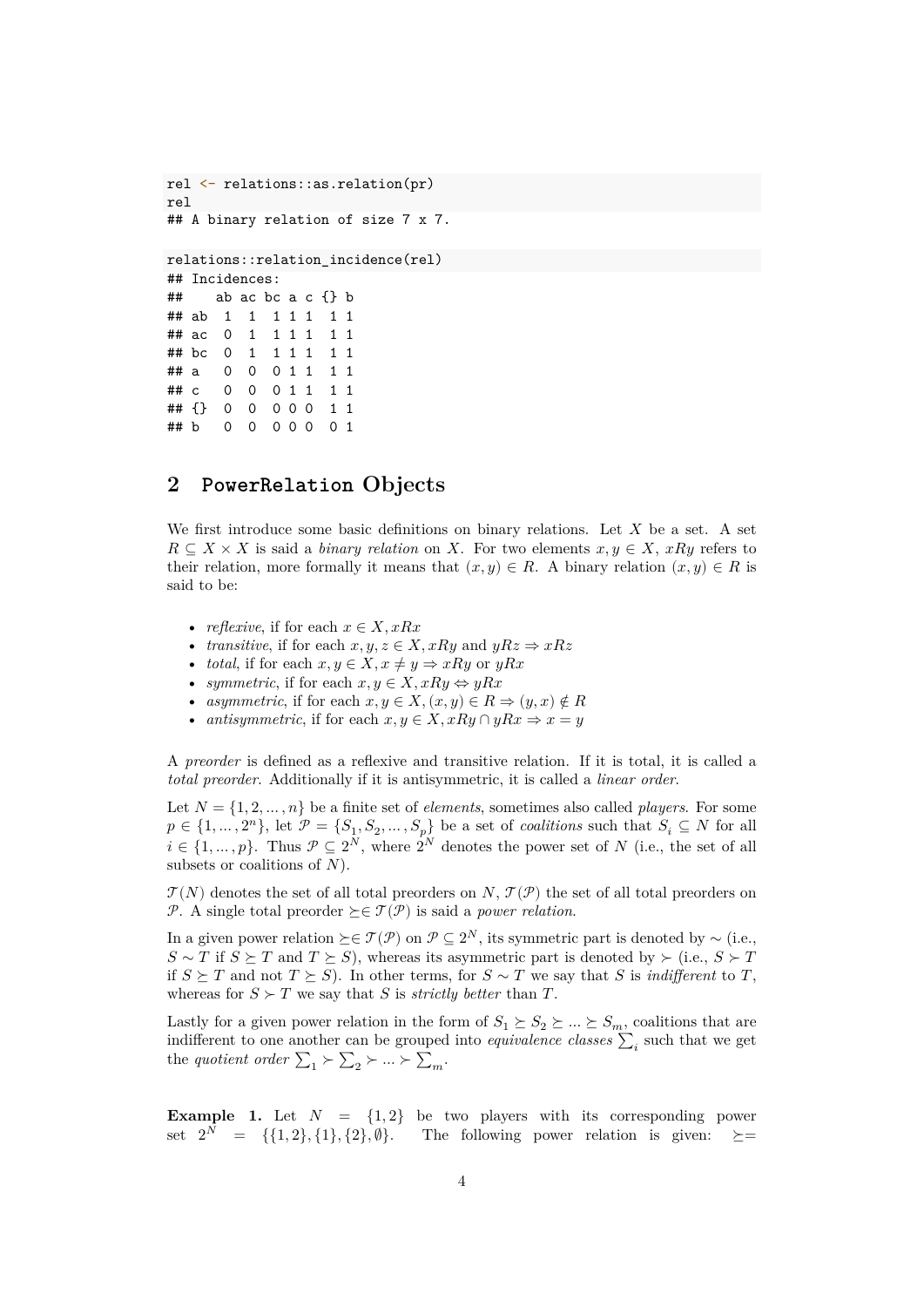$\{(1, 2), (2), (2), (0), (0, 1)\}$ . This power relation can be rewritten in a consecutive order as:  $\{1,2\} \succ \{2\} \sim \emptyset \succ \{1\}$ . Its quotient order is formed by three<br>equivalence classes  $\sum_{n=1}^{\infty}$  =  $\{1, 2\}$ ,  $\sum_{n=1}^{\infty}$  =  $\{1, 2\}$ ,  $\sum_{n=1}^{\infty}$  =  $\{1, 1\}$ , so the quotient equivalence classes  $\sum_1 = \{\{1, 2\}\}, \sum_2 = \{\{2\}, \emptyset\},$  and  $\sum_3 = \{\{1\}\}\$ ; so the quotient order of  $\succeq$  is such that  $\{11, 21\} \subset \{19\}$   $\emptyset\} \subset \{111\}$ order of  $\succeq$  is such that  $\{\{1,2\}\}\succ \{\{2\},\emptyset\}\succ \{\{1\}\}.$ 

<sup>A</sup> *social ranking solution* (also called *social ranking* or, simply, *solution*) on 㕁, is a function  $R: \mathcal{T}(\mathcal{P}) \longrightarrow \mathcal{T}(N)$  associating to each power relation  $\succeq \mathcal{F}(\mathcal{P})$  a total preorder  $R(\succeq)$  (or  $R \succeq$ ) over the elements of N. By this definition, the notion  $iR \succeq j$  means that applying the social ranking solution to the power relation  $\succeq$  gives the result that *i* is ranked higher than or equal to  $j$ .

# **2.1 Creating PowerRelation Objects**

A power relation in the social ranking package is defined to be reflexive, transitive and total. In designing the package it was deemed logical to have the coalitions specified in a consecutive order, as seen in Example 1. Each coalition in that order is split either by a " $>$ " (left side strictly better) or a " $\sim$ " (two coalitions indifferent to one another). The following code chunk shows the power relation from Example 1 and how a correlating PowerRelation object can be constructed.

```
library(socialranking)
pr \leq newPowerRelation(c(1,2), ">", 2, "~", c(), ">", 1)
pr
## Elements: 1 2
## 12 > (2 - \{\}) > 1class(pr)
## [1] "PowerRelation" "SingleCharElements"
```
Notice how coalitions such as  $\{1, 2\}$  are written as 12 to improve readability. Similarly the function newPowerRelationFromString saves some typing on the user's end by interpreting each character of a coalition as a separate player. Note that spaces in that function are ignored.

```
newPowerRelationFromString("12 > 2-\{\} > 1", asWhat = as.numeric)
## Elements: 1 2
## 12 > (2 - \{\}) > 1
```
The compact notation is only done in PowerRelation objects where every player is one digit or one character long. If this is not the case, curly braces and commas are added where needed.

```
prLong <- newPowerRelation(
  c("Alice", "Bob"), ">", "Bob", "~", c(), ">", "Alice"
)
prLong
## Elements: Alice Bob
## {Alice, Bob} > ({Bob} ~ {}) > {Alice}
class(prLong)
```
## [1] "PowerRelation"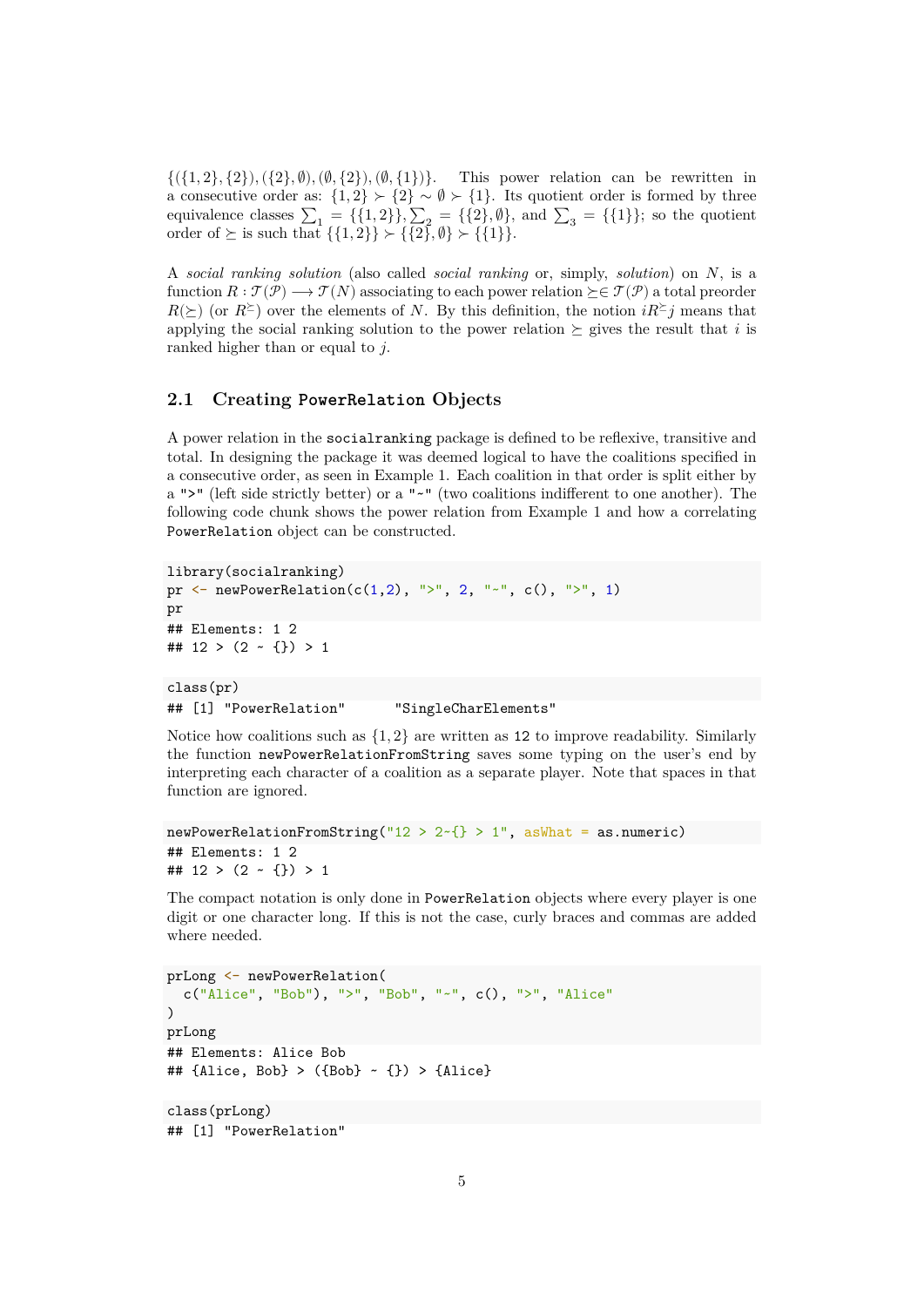| Attribute          | Description                                                                           | Value in pr                                                         |
|--------------------|---------------------------------------------------------------------------------------|---------------------------------------------------------------------|
| elements           | Sorted vector of elements                                                             | c(1,2)                                                              |
| rankingCoalitions  | Coalitions in power relation                                                          | list(set(1,2), set(2), set(), set(1))                               |
| equivalenceClasses | List containing lists, each<br>containing coalitions in the<br>same equivalence class | $list(list(set(1,2))$ ,<br>$list(set(2), set())$ ,<br>list(set(1))) |

Some may have spotted a "SingleCharElements" class missing in class(prLong) that has been there in class(pr). "SingleCharElements" influences the way coalitions are printed. If it is removed from  $\text{class}(\text{pr})$ , the output will include the same curly braces and commas displayed in prLong.

```
class(pr) <- class(pr)[-which(class(pr) == "SingleCharElements")]
pr
## Elements: 1 2
## \{1, 2\} > (\{2\} ~ \{\}) > \{1\}
```
Internally a PowerRelation is a list with four attributes (see table below). Notice that every coalition vector is turned into a set object from the sets package[12].

Since each coalition vector is turned into a set, coalitions such as  $c(1,2)$ ,  $c(2,1)$  and  $c(1,1,2,2)$  are equivalent.

```
prAtts \leq newPowerRelation(c(2,2,1,1,2), ">", c(1,1,1), "\leq", c())
prAtts
## Elements: 1 2
## 12 > (1 - \{\})prAtts$elements
## [1] 1 2
prAtts$rankingCoalitions
## [[1]]
## {1, 2}
##
## [[2]]
## {1}
##
## [[3]]
## {}
prAtts$rankingComparators
## [1] ">" "~"
prAtts$equivalenceClasses
## [[1]]
## [[1]][[1]]
## {1, 2}
##
##
```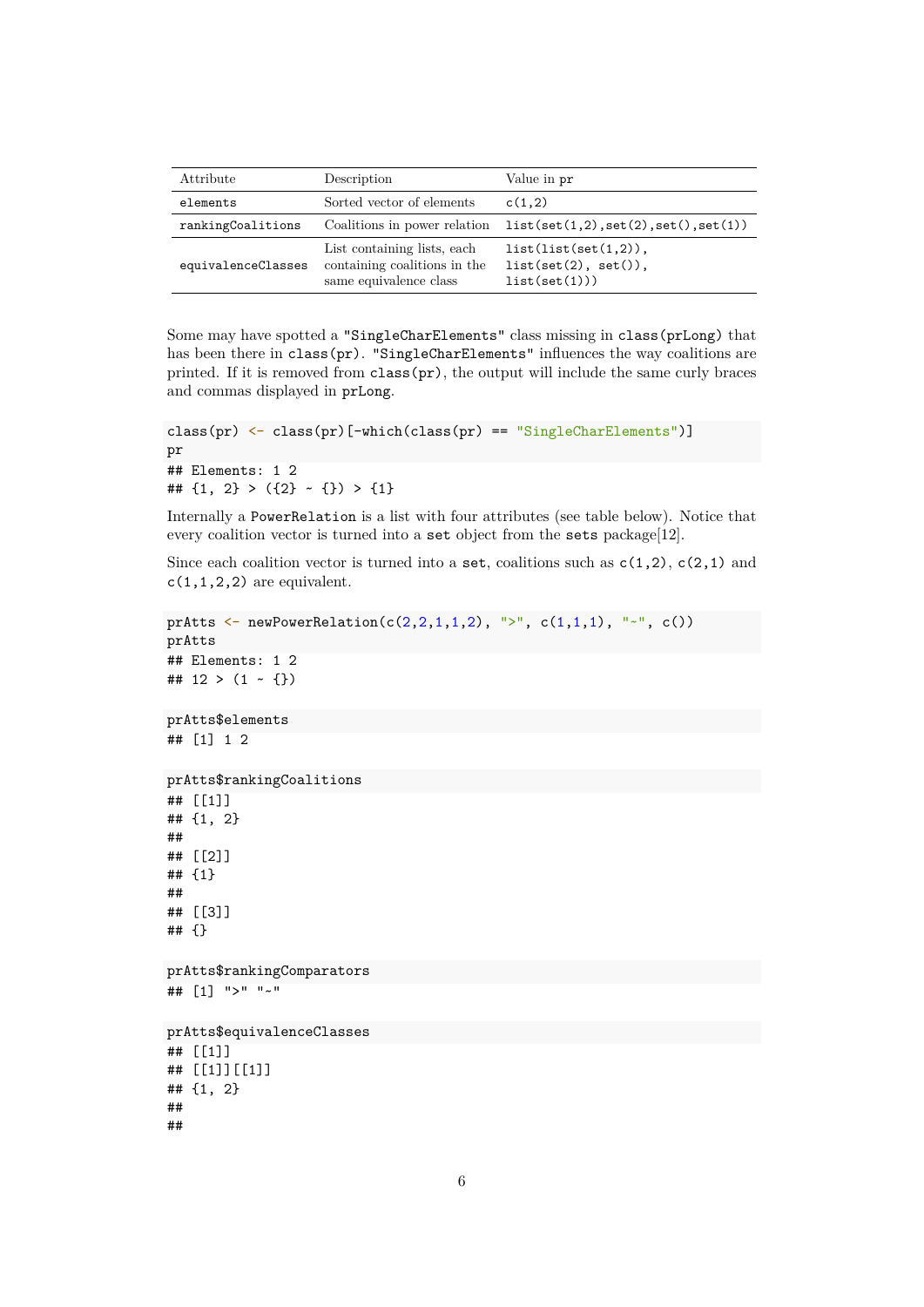```
## [[2]]
## [[2]][[1]]
## {1}
##
## [[2]][[2]]
## {}
equivalenceClassIndex() determines at which index i a coalition S \in \sum_i.
equivalenceClassIndex(prAtts, c(2,1))
## [1] 1
equivalenceClassIndex(prAtts, 1)
## [1] 2
equivalenceClassIndex(prAtts, c())
## [1] 2
# are the given coalitions in the same equivalence class?
coalitionsAreIndifferent(prAtts, 1, c())
## [1] TRUE
coalitionsAreIndifferent(prAtts, 1, c(1,2))
## [1] FALSE
```
# **2.2 Manipulating PowerRelation Objects**

It is strongly discouraged to directly manipulate PowerRelation objects, since modifying one list or vector entry would require updates on all attributes. Instead newPowerRelation offers two parameters rankingCoalitions and rankingComparators, each corresponding to the same named attributes of a PowerRelation object.

```
pr
## Elements: 1 2
## \{1, 2\} > (\{2\} ~ \{\}) > \{1\}# reverse power ranking
newPowerRelation(
  rankingCoalitions = rev(pr$rankingCoalitions),
  rankingComparators = pr$rankingComparators
)
## Elements: 1 2
## 1 > (\{\} \sim 2) > 12
```
Note that rankingComparators is optional. By default it assumes rankingCoalitions to be a linear order.

```
newPowerRelation(rankingCoalitions = rev(pr$rankingCoalitions))
## Elements: 1 2
## 1 > \{\} > 2 > 12
```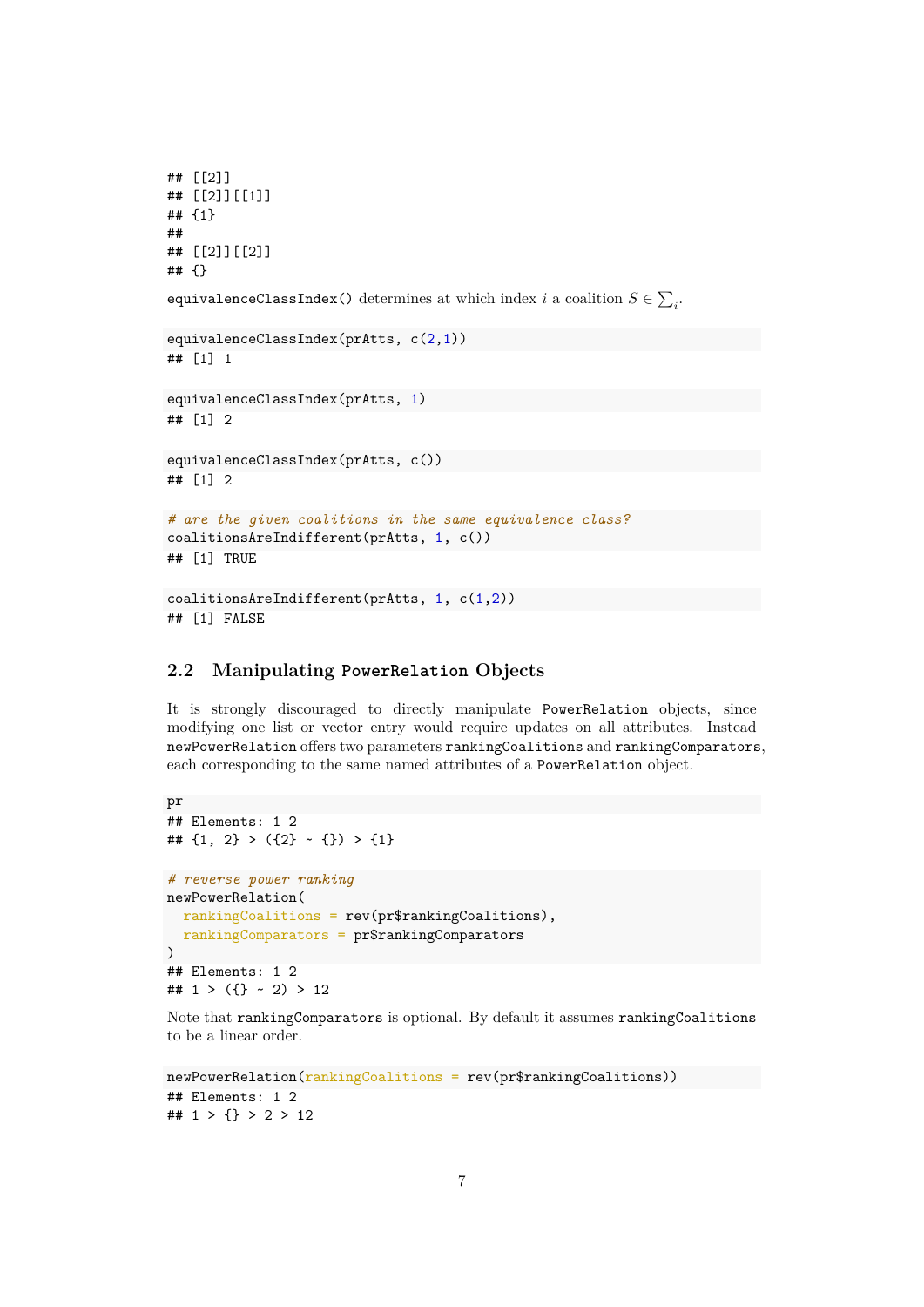If the length of the rankingComparators vector is smaller or larger than the length of rankingCoalitions, the function silently fills in any gaps.

```
# if too short -> comparator values are repeated
newPowerRelation(
  rankingCoalitions = as.list(1:9),
  rankingComparators = "~"
)
## Elements: 1 2 3 4 5 6 7 8 9
## (1 - 2 - 3 - 4 - 5 - 6 - 7 - 8 - 9)newPowerRelation(
    rankingCoalitions = as.list(letters[1:9]),
    rankingComparators = c(">", "~"", "~"\lambda## Elements: a b c d e f g h i
## a > (b ~ c ~ d) > (e ~ f ~ g) > (h ~ i)
# if too long -> ignore excessive comparators
newPowerRelation(
  rankingCoalitions = pr$rankingCoalitions,
  rankingComparators = c("-", ">", "-", ">", ">", ">", "-\lambda## Elements: 1 2
## (12 \sim 2) > (\{\} \sim 1)
```
# **2.3 Creating Power sets**

As the number of elements  $n$  increases, the number of possible coalitions increases to  $|2^N| = 2^n$ . createPowerset is a convenient function that not only creates a power set such a way that makes it easy to rearrange the ordering of the coalitions. RStudio offers  $2^N$  which can be used to call newPowerRelation, but also formats the function call in shortcuts Alt+Up or Alt+Down (Option+Up or Option+Down on MacOS) to move one or multiple lines of code up or down (see fig. 1).

```
createPowerset(
 c("a", "b", "c"),
 writeLines = TRUE,
 copyToClipboard = FALSE
)
## newPowerRelation(
## c("a", "b", "c"),
## ">", c("a", "b"),
## ">", c("a", "c"),
## ">", c("b", "c"),
## ">", c("a"),
## ">", c("b"),
## ">", c("c"),
## ">", c(),
## )
```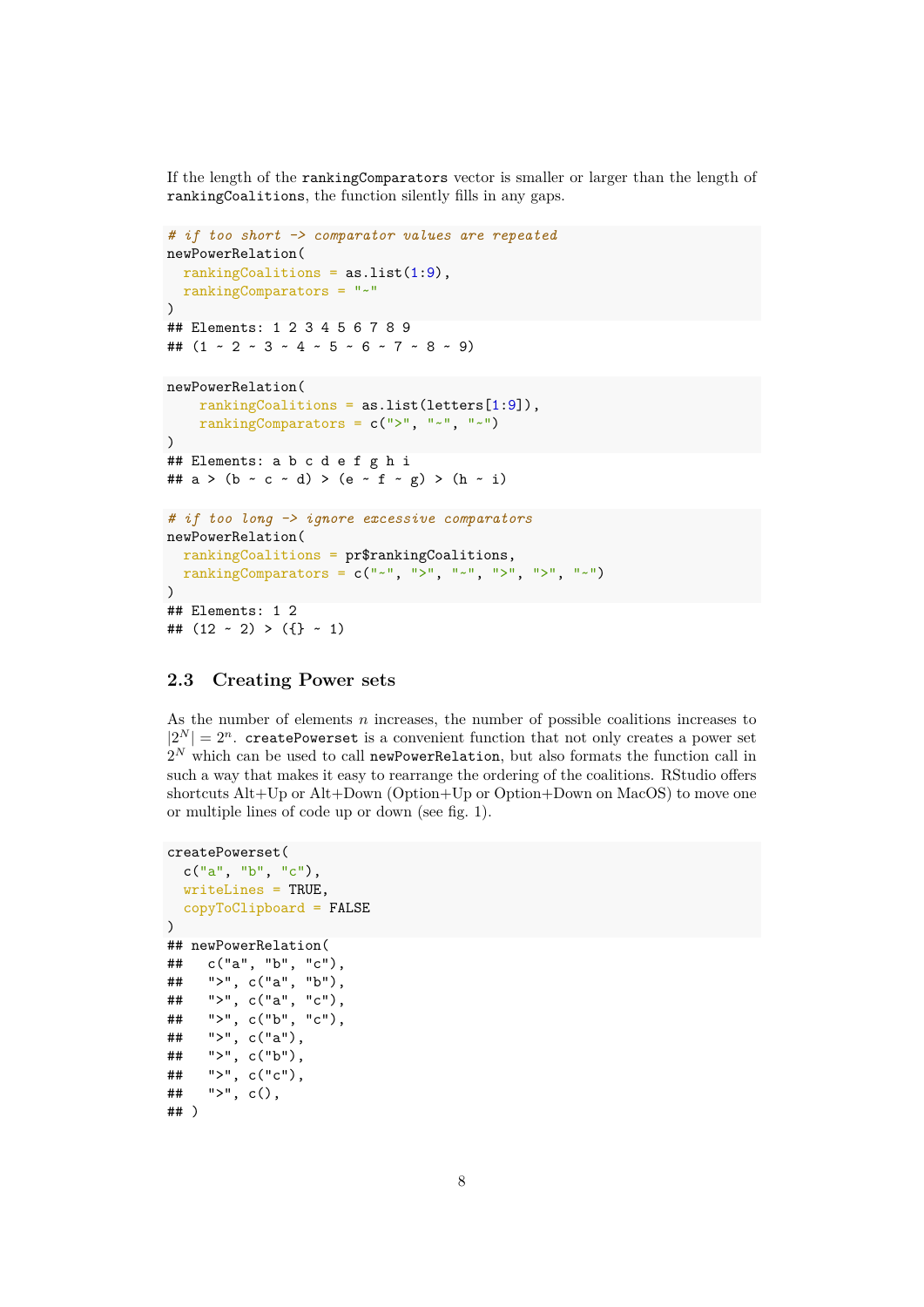| newPowerRelation(         | newPowerRelation(                          |
|---------------------------|--------------------------------------------|
| c("a", "b", "c", "d"),    | $c("a", "b", "c", "d")$ ,                  |
| $">'$ , c("a", "b", "c"), | ">", $c("a", "b", "c"$                     |
| ">", c("a", "b", "d"),    | ">", $c("a", "b", \ Alt \rightarrow$       |
| ">", $c("a", "c", "d"),$  | ">", $c("b")$ ,                            |
| $">'$ , c("a"),           | $">'$ , c( $"$ c $'$ ),                    |
| ">", $c("b", "c", "Alt"$  | $">'$ , c("a", "c", "d"), $\blacktriangle$ |
| ">", c("a", "b"),         | ">", c("b", "c", "d"),                     |
| ">", $c("a", "c")$ ,      | ">", c("a", "b"),                          |

Figure 1: Using Alt+Up or Alt+Down to move one or more lines of code

If writeLines and copyToClipboard are both set to FALSE, the function instead returns a list only containing coalition vectors. This list can be passed directly as rankingCoalitions parameter to newPowerRelation.

```
ps <- createPowerset(1:2, includeEmptySet = FALSE)
ps
## [[1]]
## [1] 1 2
##
## [[2]]
## [1] 1
##
## [[3]]
## [1] 2
newPowerRelation(rankingCoalitions = ps)
## Elements: 1 2
## 12 > 1 > 2
newPowerRelation(rankingCoalitions = createPowerset(letters[1:4]))
## Elements: a b c d
## abcd > abc > abd > acd > bcd > ab > ac > ad > bc > bd > cd > a > b
> c > d > \{\}
```
# **3 SocialRankingSolution Objects**

The main goal of the socialranking package is to rank elements based on a given power ranking. More formally we try to map  $R : \mathcal{T}(\mathcal{P}) \to \mathcal{T}(N)$ , associating to each power relation  $\succeq \in \mathcal{T}(\mathcal{P})$  a total preorder  $R(\succeq)$  (or  $R^{\succeq}$ ) over the elements of N.

In this context  $i\mathbb{R}^{\geq} j$  tells us that, given a power relation  $\succeq$  and applying a social ranking solution  $R(\succeq)$ , *i* is ranked higher than or equal to *j*. From here on out,  $\gt$  and  $\sim$  also denote the asymmetric and the symmetric part of a social ranking, respectively,  $i > j$ indicating that i is strictly better than j, whereas in  $i \sim j$ , i is indifferent to j.

In section 3.1 we show how a general SocialRankingSolution object can be constructed using the doRanking function. In the following sections, we will introduce the notion of dominance[4], cumulative dominance[13] and CP-Majority comparison[6] that lets us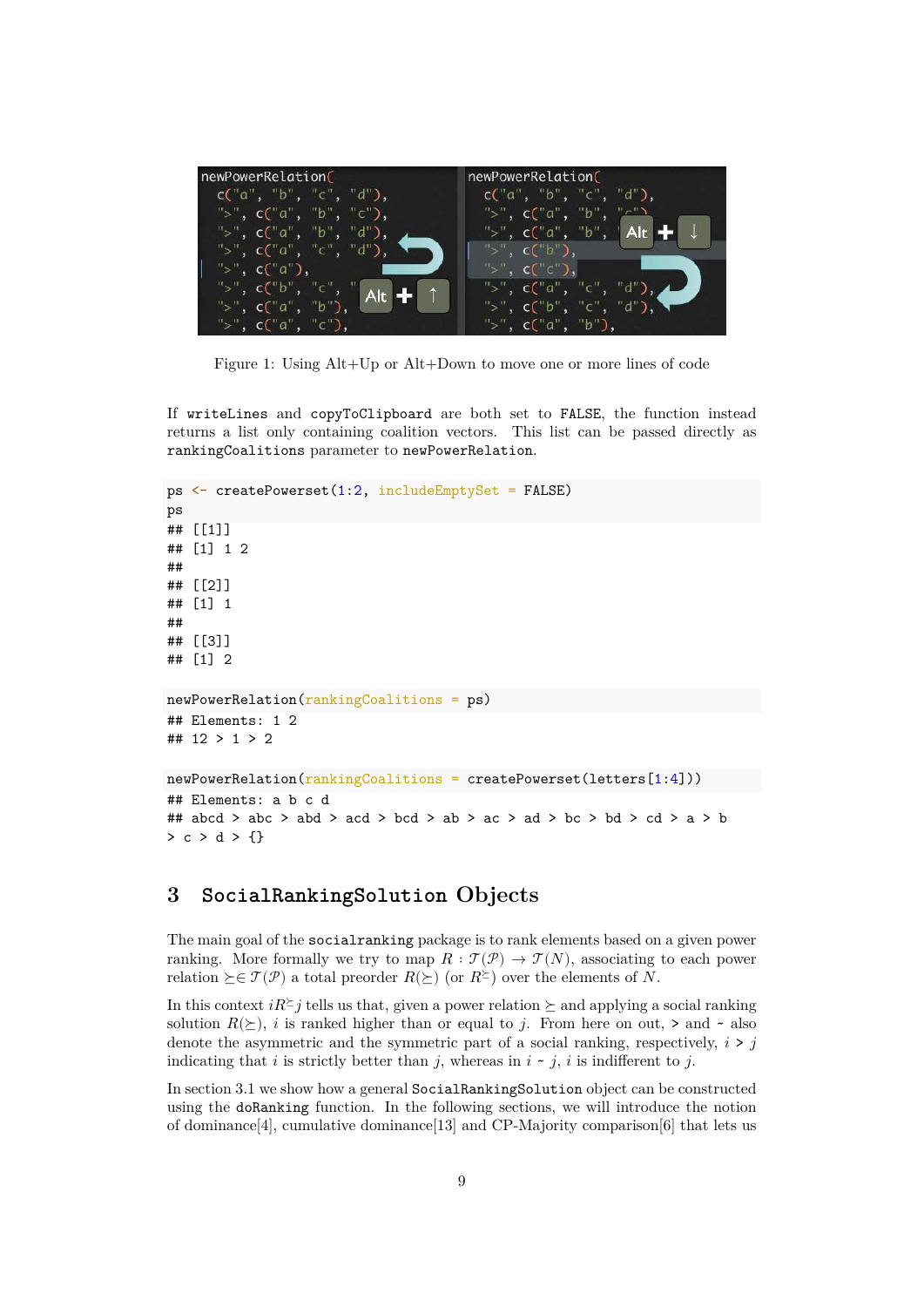compare two elements before diving into the social ranking solutions of the Ordinal Banzhaf Index[5], Copeland-like and Kramer-Simpson-like methods[10], and lastly the Lexicographical Excellence Solution[9] (Lexcel) and the Dual Lexicographical Excellence solution[14] (Dual Lexcel).

**Example 2.** Let  $\{a, b\} \succ (\{a, c\} \sim \{b, c\}) \succ (\{a\} \sim \{c\}) \gt \emptyset \succ \{b\}$  be a power ranking. Using the following social ranking solutions, we get:

- $a > b > c$  for lexcel Ranking
- $a > c > b$  for dualLexcelRanking
- a > b ~ c for copelandRanking and kramerSimpsonRanking
- a ~ c > b for ordinalBanzhafRanking

### **3.1 Creating SocialRankingSolution objects**

A SocialRankingSolution object represents a total preorder in  $\mathcal{T}(N)$  over the elements of  $N$ . Internally they are saved as a list of vectors, each containing players that are indifferent to one another. This is somewhat similar to the equivalenceClasses attribute in PowerRelation objects.

The function doRanking offers a generic way of creating SocialRankingSolution objects. Given a PowerRelation object and a sortable vector or list of scores it determines the power relation between all players. Note that length(scores) == length(powerRelation\$elements) must be TRUE. Additionally each index in scores corresponds to the index in the sorted vector powerRelation\$elements.

```
pr <- newPowerRelationFromString("abc > ab ~ ac > bc")
# pr$elements == c("a", "b", "c")
# we define some arbitrary score vector where "a" scores highest
# "b" and "c" both score 1, thus they are indifferent
scores \leq c(100, 1, 1)doRanking(pr, scores)
## a > b - c# we can also tell doRanking to punish higher scores
doRanking(pr, scores, decreasing = FALSE)
```

```
## b - c > a
```
By default elements are assumed to be indifferent to one another if their scores are equal. Sometimes however other factors come into play that make it non-obvious how to compare two scores. In those cases a function comparing two scores can be passed that should return TRUE if the two scores are considered equal.

```
scores \leq c(0, 20, 21)# b and c are considered to be indifferent,
# because their score difference is less than 2
doRanking(pr, scores, isIndifferent = function(a,b) abs(a-b) < 2)
## b - c > a
```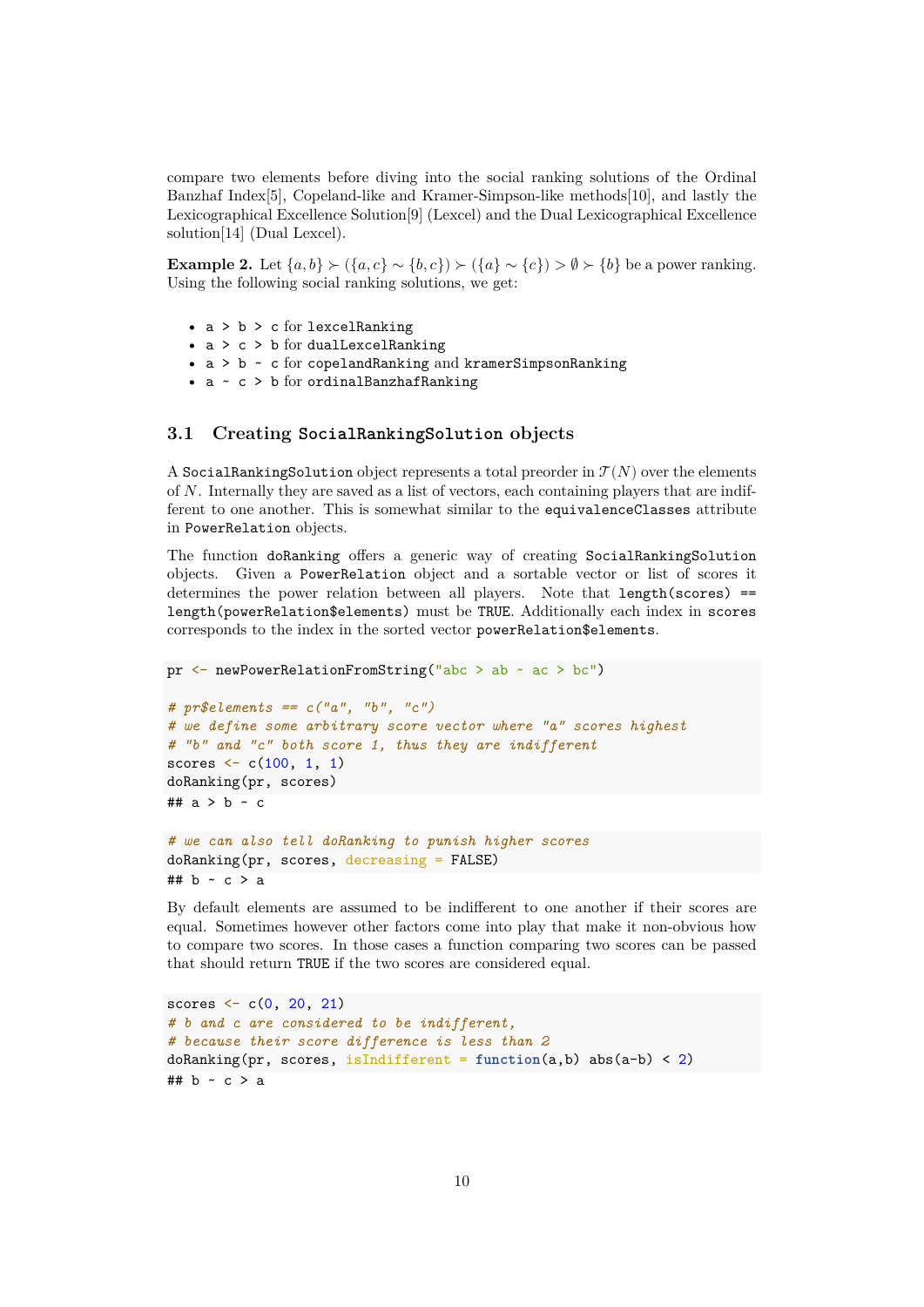#### **3.2 Comparison Functions**

Comparison functions only compare two elements in a given power relation. They do not offer a social ranking solution. However in cases such as CP-Majority comparison, those comparison functions may be used to construct a social ranking solution in some particular cases.

#### **3.2.1 Dominance**

**Definition 1.** (Dominance [4]) Given a power relation  $\succeq \in \mathcal{T}(\mathcal{P})$  and two elements  $i, j \in N$ , *i* dominates  $j$  in  $\succeq$  if  $S \cup \{i\} \succeq S \cup \{j\}$  for each  $S \in 2^N {i,j}$ , *i* also *strictly*<br>dominates *i* if there exists  $S \subset 2^N {i,j}$  such that  $S \cup \{i\} \setminus S \cup \{j\}$ dominates *i* if there exists  $\overline{S} \in 2^N \{i, \overline{j}\}$  such that  $\overline{S} \cup \{i\} \succ S \cup \{j\}$ .

The implication is that for every coalition  $i$  and  $j$  can join,  $i$  has at least the same positive impact as  $j$ .

The function dominates(pr, e1, e2) only returns a logical value TRUE if e1 dominates e2, else FALSE. Note that e1 not dominating e2 does *not* indicate that e2 dominates e1, nor does it imply that  $e1$  is indifferent to  $e2$ .

```
pr <- newPowerRelationFromString(
 "3 > 1 > 2 > 12 > 13 > 23",asWhat = as.numeric
)
# 1 clearly dominates 2
dominates(pr, 1, 2)
## [1] TRUE
dominates(pr, 2, 1)
## [1] FALSE
# 3 does not dominate 1, nor does 1 dominate 3, because
# {}u3 > {}u1, but 2u1 > 2u3
dominates(pr, 1, 3)
## [1] FALSE
dominates(pr, 3, 1)
## [1] FALSE
# an element i dominates itself, but it does not strictly dominate itself
# because there is no Sui > Sui
dominates(pr, 1, 1)
## [1] TRUE
dominates(pr, 1, 1, strictly = TRUE)
## [1] FALSE
```
For any  $S \in 2^{N \{i,j\}}$ , we can only compare  $S \cup \{i\} \succeq S \cup \{j\}$  if both  $S \cup \{i\}$  and  $S \cup \{j\}$ take part in the power relation.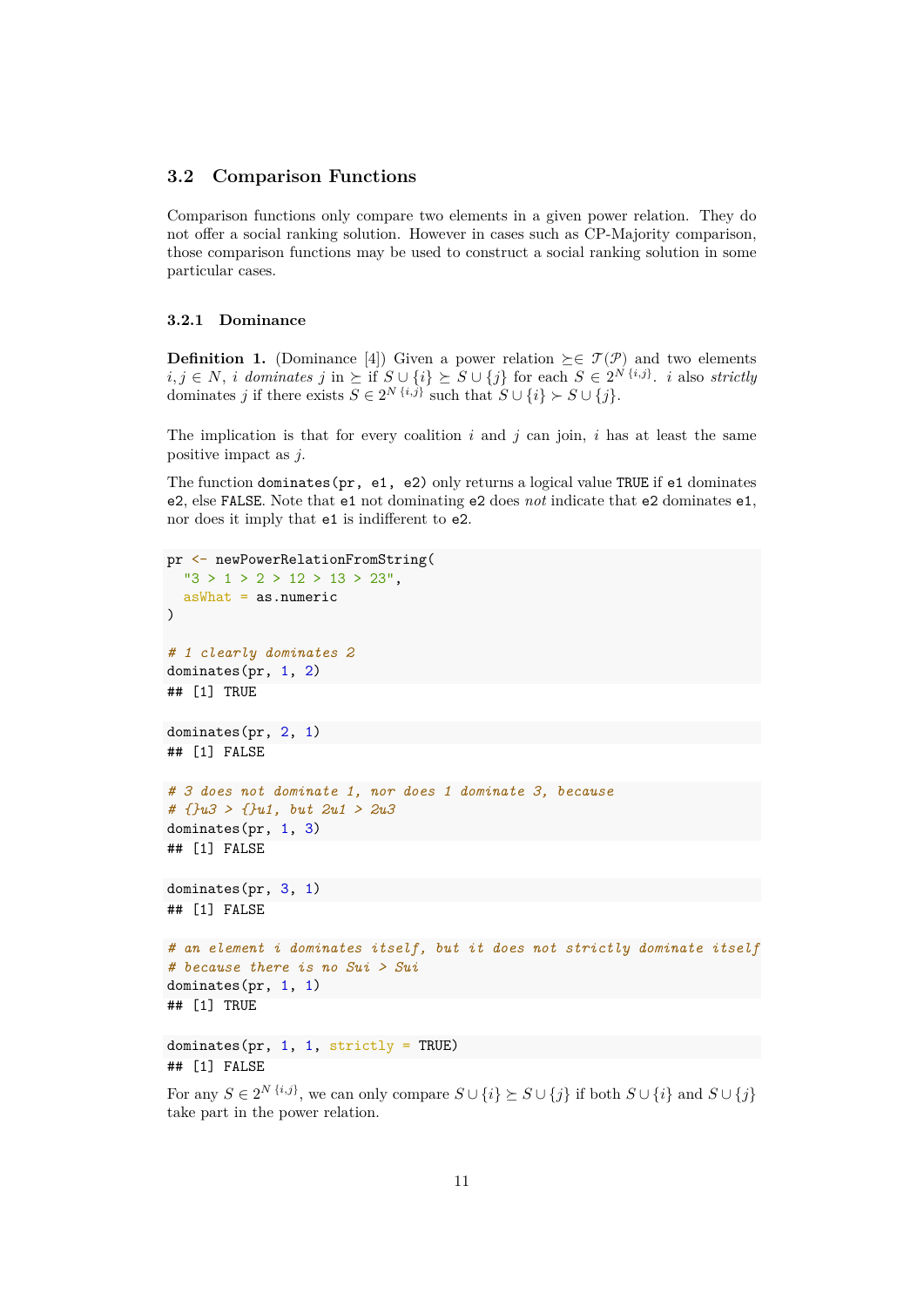Additionally, for  $S = \emptyset$ , we also want to compare  $\{i\} \succeq \{j\}$ . In some situations however a comparison between singletons is not desired. For this reason the parameter includeEmptySet can be set to FALSE such that  $\emptyset \cup \{i\} \succeq \emptyset \cup \{j\}$  is not considered in the CP-Majority comparison.

```
pr \leq newPowerRelationFromString("ac > bc \sim b > a \sim abc > ab")
# FALSE because ac > bc, whereas b > a
dominates(pr, "a", "b")
## [1] FALSE
```

```
# TRUE because ac > bc, ignoring b > a comparison
dominates(pr, "a", "b", includeEmptySet = FALSE)
## [1] TRUE
```
#### **3.2.2 Cumulative Dominance**

When comparing two players  $i, j \in N$ , instead of looking at particular coalitions  $S \in$ point. This property was originally introduced in [13] as a regular dominance axiom.  $2^{N}\binom{i,j}{j}$  they can join, we look at how many stronger coalitions they can form at each

For a given power relation  $\succeq \in \mathcal{T}(\mathcal{P})$  and its corresponding quotient order  $\sum_1 \succ \cdots \succ$  $\sum_{i=1}^{\infty}$  , the power of a player *i* is given by a vector Score<sub>Cumul</sub>( $i$ ) ∈ N<sup>*m*</sup> where we cumula-<br>w sum the amount of times *i* appears in  $\sum$  for each index *k*  $\sum_{m}$ , the power of a player v is given by a vector score cumulatively sum the amount of times *i* appears in  $\sum_{k}$  for each index *k*.

**Definition 2.** (Cumulative Dominance Score) Given a power relation  $\succeq \in \mathcal{T}(\mathcal{P})$  and its quotient order  $\sum_1 \succ \cdots \succ \sum_m$ , the cumulative score vector  $\text{Score}_{\text{Cumul}}(i) \in \mathbb{N}^m$  of an element  $i \in N$  is given by: element  $i \in N$  is given by:

$$
Score_{\text{Cumul}}(i) = \left(\sum_{t=1}^{k} |\{S \in \sum_{t} : i \in S\}| \right)_{k \in \{1, \dots, m\}} \tag{1}
$$

**Definition 3.** (Cumulative Dominance) Given two elements  $i, j \in N$ , *i cumulatively dominates*  $j$  in  $\succeq$ , if Score<sub>Cumul</sub> $(i)_k \geq$  Score<sub>Cumul</sub> $(j)_k$  for each  $k \in \{1, ..., m\}$ . *i*<br>also *strictly* cumulatively dominates  $i$  if there exists a k such that Score  $(i)$ . also *strictly* cumulatively dominates j if there exists a k such that  $Score_{Cumul}(i)_{k}$ Score<sub>Cumul</sub> $(j)_k$ .

For a given PowerRelation object pr and two elements e1 and e2, cumulativeScores(pr) returns the vectors described in definition 2 for each element, cumulativelyDominates(pr, e1, e2) returns TRUE or FALSE based on definition 3.

```
pr \leq newPowerRelationFromString("ab > (ac ~ bc) > (a ~ c) > {} > b")
cumulativeScores(pr)
## $a
## [1] 1 2 3 3 3
##
## $b
## [1] 1 2 2 2 3
```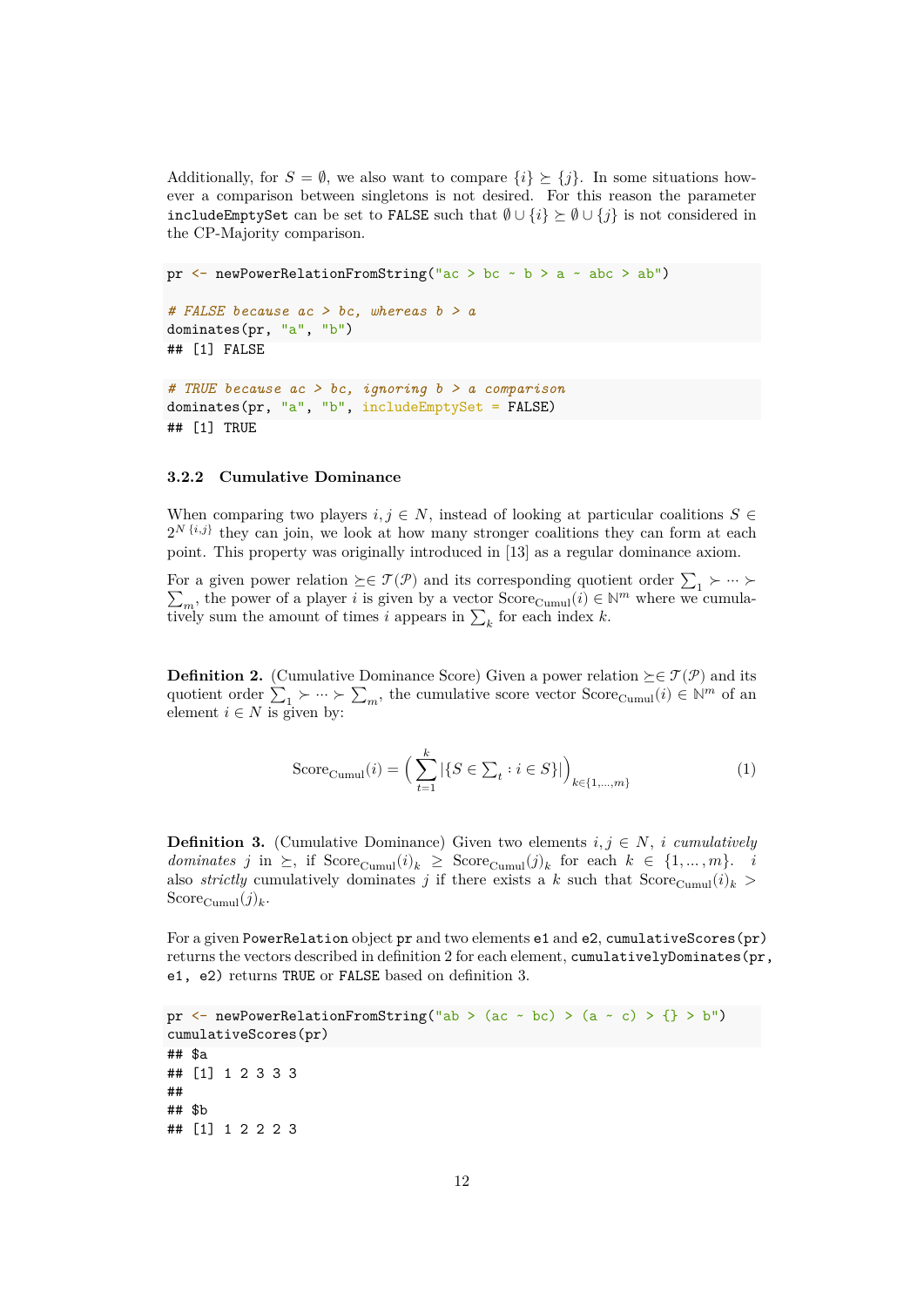```
##
## $c
## [1] 0 2 3 3 3
##
## attr(,"class")
## [1] "CumulativeScores"
# for each index k, $a[k] >= $b[k]
cumulativelyDominates(pr, "a", "b")
## [1] TRUE
# $a[3] > $b[3], therefore a also strictly dominates b
cumulativelyDominates(pr, "a", "b", strictly = TRUE)
## [1] TRUE
# $b[1] > $c[1], but $c[3] > $b[3]
# therefore neither b nor c dominate each other
cumulativelyDominates(pr, "b", "c")
## [1] FALSE
cumulativelyDominates(pr, "c", "b")
```
## [1] FALSE

Similar to the dominance property from our previous section, two elements not dominating one or the other does not indicate that they are indifferent.

#### **3.2.3 CP-Majority comparison**

The Ceteris Paribus Majority (CP-Majority) relation is a somewhat relaxed version of the dominance property. Instead of checking if  $S \cup \{i\} \succeq S \cup \{j\}$  for all  $S \in 2^N \{i,j\}$ , the CP-Majority relation  $iR_{CP}^{\succeq}j$  holds if the number of times  $S \cup \{i\} \succeq S \cup \{j\}$  is greater<br>than or equal to the number of times  $S \cup \{i\} \succeq S \cup \{i\}$ than or equal to the number of times  $S \cup \{j\} \succeq S \cup \{i\}.$ 

**Definition 4.** (CP-Majority [6]) Let  $\succ \in \mathcal{T}(\mathcal{P})$ . The *Ceteris Paribus majority* relation is the binary relation  $R_{\text{CP}}^{\succeq} \subseteq N \times N$  such that for all  $i, j \in N$ :

$$
iR_{\rm CP}^{\succeq} j \Leftrightarrow d_{ij}(\succeq) \ge d_{ji}(\succeq)
$$
\n<sup>(2)</sup>

where  $d_{ij}(\succeq)$  represents the cardinality of the set  $D_{ij}(\succeq)$ , the set of all coalitions  $S \in$  $2^{N \{i,j\}}$  for which  $S \cup \{i\} \succeq S \cup \{j\}.$ 

cpMajorityComparisonScore(pr, e1, e2) calculates the two scores  $d_{ij}(\succeq)$  and  $-d_{ii}(\succeq)$ . Notice the minus sign - that way we can use the sum of both values to determine the relation between e1 and e2.

```
pr \leftarrow newPowerRelationFromString("ab > (ac ~ bc) > (a ~ c) > {} > b")
cpMajorityComparisonScore(pr, "a", "b")
\# [1] 2 -1
```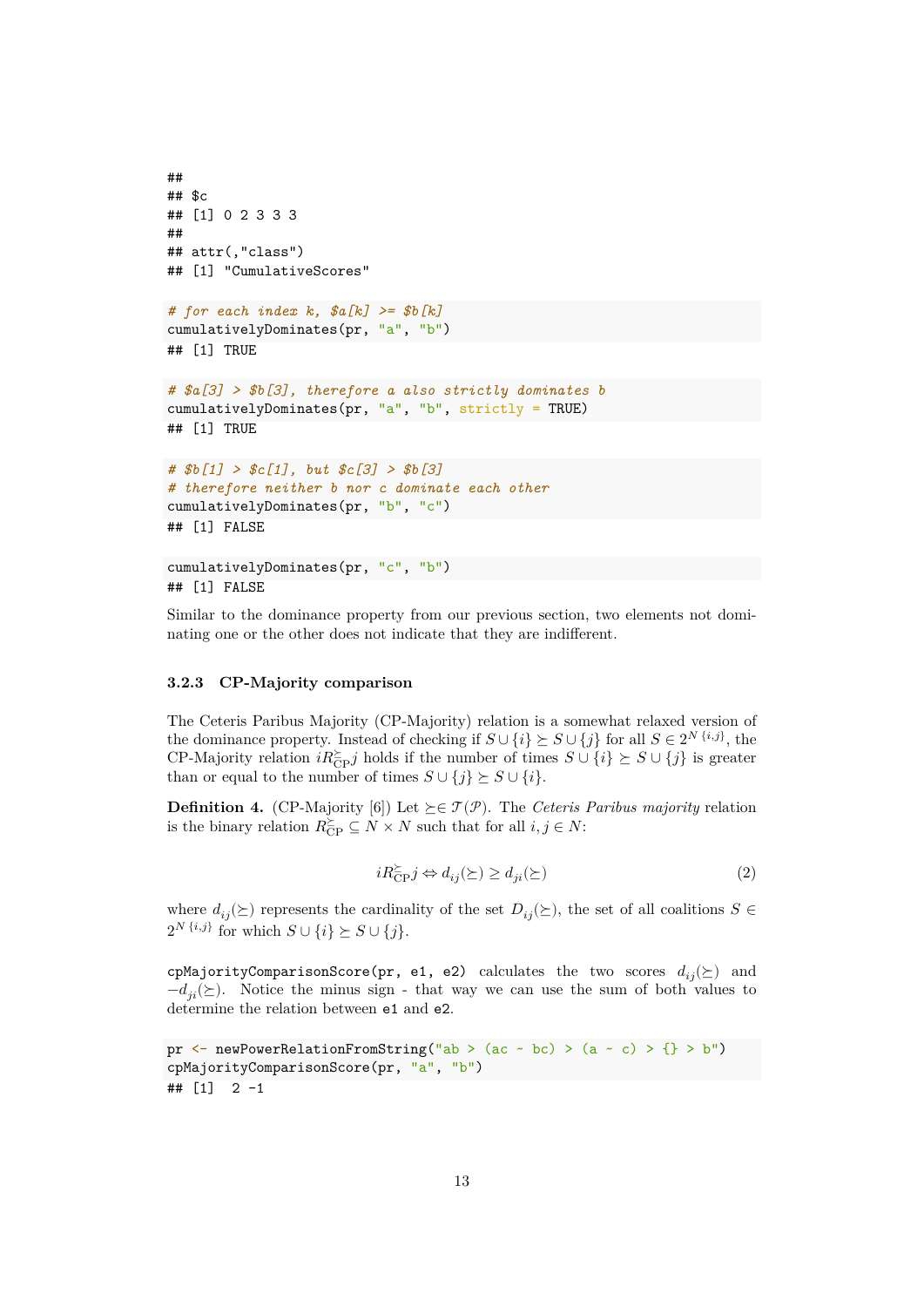```
cpMajorityComparisonScore(pr, "b", "a")
\# [1] 1 -2
if(sum(cpMajorityComparisonScore(pr, "a", "b")) >= 0) {
 print("a \ge b")
} else {
 print("b > a")}
## [1] "a >= b"
```
As a slight variation the logical parameter strictly calculates  $d_{ij}(\succ)$  and  $-d_{ji}(\succ)$ , the number of coalitions  $S \in 2^{N \{i,j\}}$  where  $S \cup \{i\} \succ S \cup \{j\}.$ 

```
# Now (ac ~ bc) is not counted
cpMajorityComparisonScore(pr, "a", "b", strictly = TRUE)
## [1] 1 0
```

```
# Notice that the sum is still the same
sum(cpMajorityComparisonScore(pr, "a", "b", strictly = FALSE)) ==
  sum(cpMajorityComparisonScore(pr, "a", "b", strictly = TRUE))## [1] TRUE
```
Coincidentally, cpMajorityComparisonScore with strictly = TRUE can be used to determine if e1 (strictly) dominates e2.

cpMajorityComparisonScore should be used for simple and quick calculations. The more comprehensive function cpMajorityComparison(pr, e1, e2) does the same calculations, but in the process retains more information about all the comparisons that might be interesting to a user, i.e., the set  $D_{ij}(\succeq)$  and  $D_{ji}(\succeq)$  as well as the relation  $iR_{\text{CP}}^{\geq}j$ . See the documentation for a full list of available data.

```
# extract more information in cpMajorityComparison
cpMajorityComparison(pr, "a", "b")
## a > b
## D_ab = {c, {}}
## D ba = {c}## Score of a = 2
## Score of b = 1# with strictly set to TRUE, coalition c does
# neither appear in D_ab nor in D_ba
cpMajorityComparison(pr, "a", "b", strictly = TRUE)
## a > b
## D_ab = {\{\}}## D ba = {}
## Score of a = 1
## Score of b = 0
```
The CP-Majority relation can generate cycles, which is the reason that it is not offered as a social ranking solution. Instead we will introduce the Copeland-like method and Kramer-Simpson-like method in chapters 3.3.2 and 3.3.3 that make use of the CP-Majority functions to determine a power relation between elements. For further readings on CP-Majority, see [7] and [10].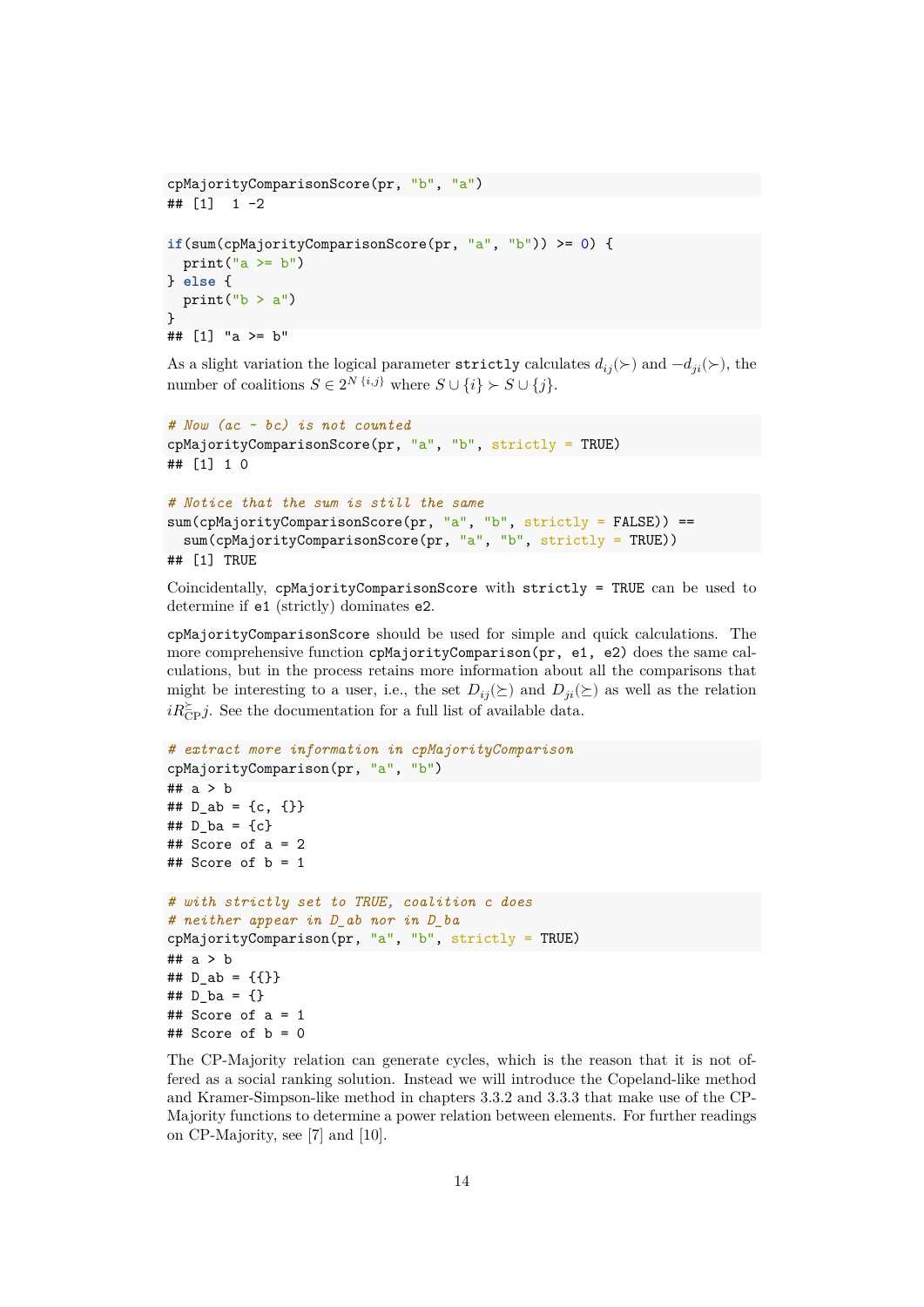# **3.3 Social Ranking Solutions**

#### **3.3.1 Ordinal Banzhaf**

The Ordinal Banzhaf Score is a vector defined by the principle of marginal contributions. Intuitively speaking, if a player joining a coalition causes it to move up in the ranking, it can be interpreted as a positive contribution. On the contrary a negative contribution means that participating causes the coalition to go down in the ranking.

**Definition 5.** (Ordinal marginal contribution [5]) Let  $\succeq \in \mathcal{T}(\mathcal{P})$ . For a given element  $i \in N$ , its *ordinal marginal contribution*  $m_i^S(\succeq)$  with right to a coalition  $S \in \mathcal{P}$  is defined as:

$$
m_i^S(\succeq) = \begin{cases} 1 & \text{if } S \cup \{i\} \succ S \\ -1 & \text{if } S \succ S \cup \{i\} \\ 0 & \text{otherwise} \end{cases}
$$
(3)

**Definition 6.** (Ordinal Banzhaf relation) Let  $\succeq \in \mathcal{T}(\mathcal{P})$ . The *Ordinal Banzhaf relation* is the binary relation  $R_{\text{Banz}}^{\succeq} \subseteq N \times N$  such that for all  $i, j \in N$ :

$$
iR_{\text{Banz}}^{\succeq} j \Leftrightarrow \text{Score}_{\text{Banz}}(i) \ge \text{Score}_{\text{Banz}}(j),\tag{4}
$$

where  $\text{Score}_{\text{Banz}}(i) = \sum_{S} m_i^{S}(\succeq)$  for all  $S \in N$  {*i*}.

ÿ

Note that if  $S \cup \{i\} \notin \mathcal{P}$ ,  $m_i^S(\succeq) = 0$ .

The function ordinalBanzhafScores returns two numbers for each element: the number of coalitions  $S$  where a player's contribution has a positive impact, and the number of coalitions  $S$  where a player's contribution has a negative impact. These two numbers are added and elements are ranked highest to lowest.

```
pr <- newPowerRelation(
  c(1,2),
  ">'', c(1),">'', c(2))
# both players 1 and 2 have an Ordinal Banzhaf Score of 1
# therefore they are indifferent to one another
ordinalBanzhafScores(pr)
## $`1`
## [1] 1 0
##
## $`2`
## [1] 1 0
##
## attr(,"class")
## [1] "OrdinalBanzhafScores"
ordinalBanzhafRanking(pr)
## 1 ~ 2
```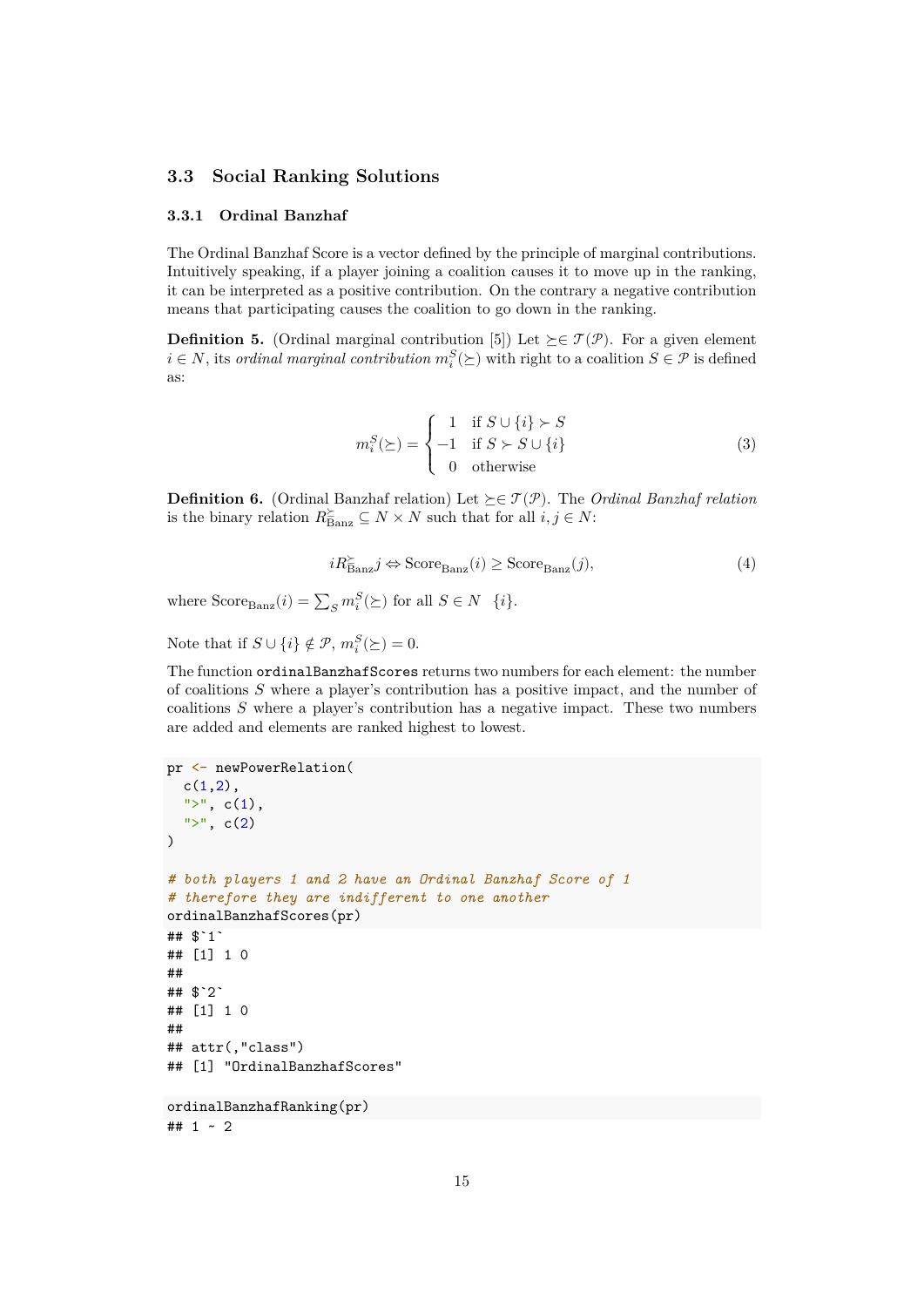```
pr \leftarrow newPowerRelationFromString("ab > a > {} > b")
# player b has a negative impact on the empty set
# -> player b's score is 1 - 1 = 0
# -> player a's score is 2 - 0 = 2
sapply(ordinalBanzhafScores(pr), function(score) sum(score))
## a b
## 2 0
```

```
ordinalBanzhafRanking(pr)
## a > b
```
#### **3.3.2 Copeland-like method**

The Copeland-like method of ranking elements based on the CP-Majority rule is strongly inspired by the Copeland score from social choice theory[15]. The score of an element  $i \in N$  is determined by the amount of the pairwise CP-Majority winning comparisons  $i\mathbb{R}_{\text{CP}}^{\geq}j$ , minus the number of all losing comparisons  $j\mathbb{R}_{\text{CP}}^{\geq}i$  against all other elements  $j \in N \{i\}.$ 

**Definition 7.** (Copeland-like relation [10]) Let  $\succeq \in \mathcal{T}(\mathcal{P})$ . The *Copeland-like* relation is the binary relation  $R_{\text{Cop}}^{\succeq} \subseteq N \times N$  such that for all  $i, j \in N$ :

$$
iR_{\text{Cop}}^{\succeq} j \Leftrightarrow \text{Score}_{\text{Cop}}(i) \ge \text{Score}_{\text{Cop}}(j),\tag{5}
$$

where  $\text{Score}_{\text{Cop}}(i) = |\{j \in N \mid \{i\} : d_{ij}(\succeq) \ge d_{ji}(\succeq)\}| - |\{j \in N \mid \{i\} : d_{ij}(\succeq) \le d_{ji}(\succeq)\}|$ 

copelandScores(pr) returns two numerical values for each element, a positive number for the winning comparisons (shown in  $Score_{Cop}(i)$  on the left) and a negative number for the losing comparisons (in  $Score_{\text{Cop}}(i)$  on the right).

```
pr \leftarrow newPowerRelationFromString("(abc ~ ab ~ c ~ a) > (b ~ bc) > ac")
scores <- copelandScores(pr)
# Based on CP-Majority, a>=b and a>=c (+2), but b>=a (-1)
scores$a
## [1] 2 -1
sapply(copelandScores(pr), sum)
## a b c
## 1 0 -1
copelandRanking(pr)
## a > b > c
```
#### **3.3.3 Kramer-Simpson-like method**

Strongly inspired by the Kramer-Simpson method of social choice theory[16, 17], elements are ranked inversely to their greatest pairwise defeat over all possible CP-Majority comparisons.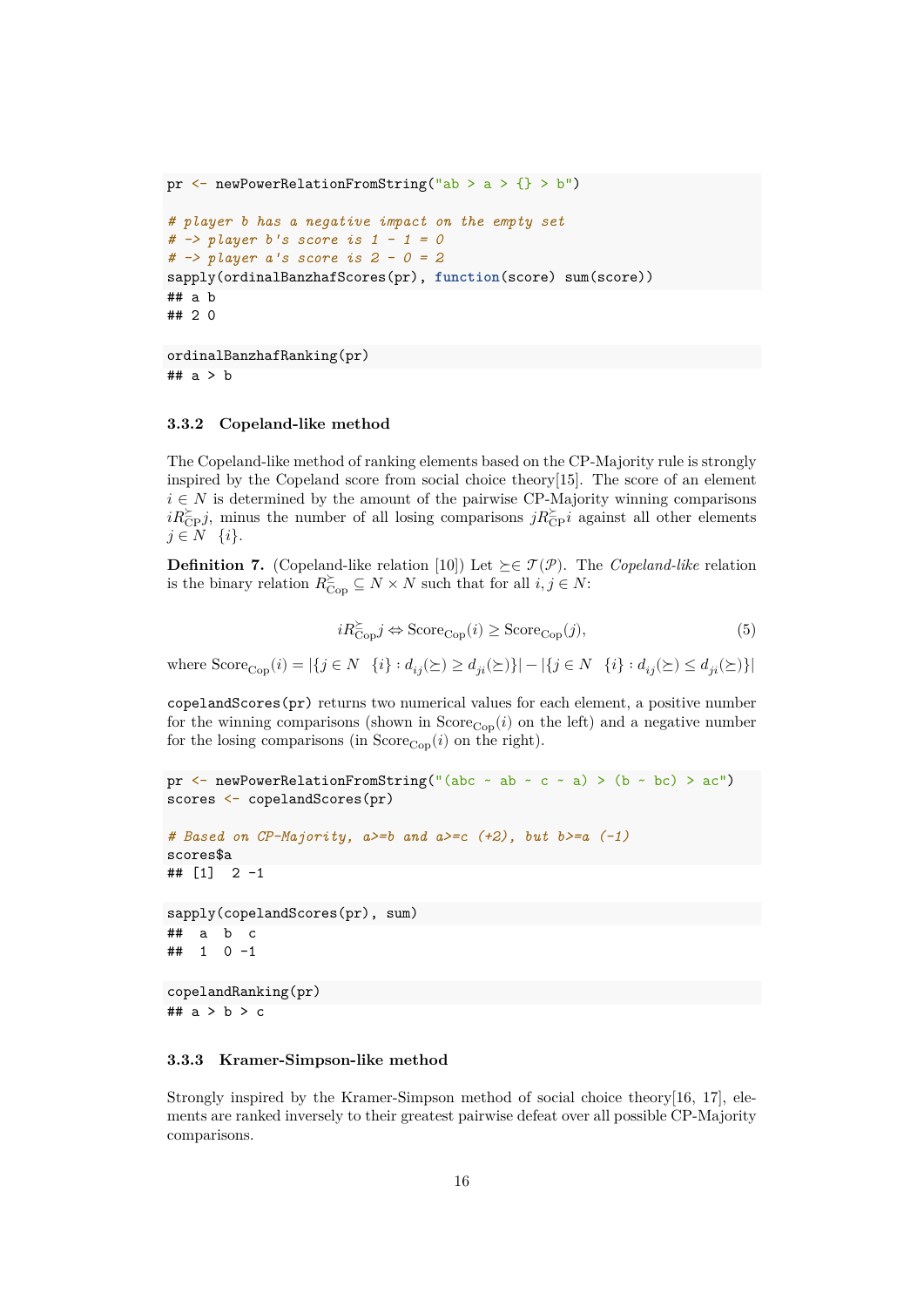**Definition 8.** (Kramer-Simpson-like relation [10]) Let  $\succeq \in \mathcal{T}(\mathcal{P})$ . The *Kramer-Simpsonlike* relation is the binary relation  $R_{\text{KS}}^{\geq} \subseteq N \times N$  such that for all  $i, j \in N$ :

$$
iR_{\text{KS}}^{\succeq} j \Leftrightarrow \text{Score}_{\text{KS}}(i) \leq \text{Score}_{\text{KS}}(j),\tag{6}
$$

where  $\text{Score}_{\text{KS}}(i) = \max_{i} d_{ii}(\succeq)$  for all  $j \in N$   $\{i\}.$ 

kramerSimpsonScores(pr) returns a single numerical value for each element, which sorted lowest to highest gives us the ranking solution.

```
pr \leq newPowerRelationFromString("(abc \sim ab \sim c \sim a) > (b \sim bc) > ac")
unlist(kramerSimpsonScores(pr))
## a b c
## 0 0 1
```

```
kramerSimpsonRanking(pr)
## a ~ b > c
```
There is a small caveat to Definition 8. By default this function does not compare  $d_{ii}(\succeq)$ . In other terms, the score of every element is the maximum CP-Majority comparison score against all *other* elements.

This is slightly different from the definition found in  $[10]$ , where the CP-Majority comparison  $d_{ii}(\succeq)$  is also considered. Since by definition  $d_{ii}(\succeq) = 0$ , the Kramer-Simpson scores in those cases will never be negative, possibly discarding valuable information.

To still account for the original definition in  $[10]$ , the functions kramerSimpsonScores and kramerSimpsonRanking offer a compIvsI parameter that can be set to TRUE if one wishes for  $d_{ii}(\succeq)$  to be included in the comparisons.

```
pr <- newPowerRelationFromString(
  "b > (a - c) > ab > (ac - bc) > {} > abc"
)
kramerSimpsonRanking(pr)
## b > a > c
# notice how b's score is negative
unlist(kramerSimpsonScores(pr))
## a b c
## 1 -1 2
kramerSimpsonScores(pr, elements = "b", compIvsI = TRUE)
## $b
## [1] 0
##
## attr(,"class")
## [1] "KramerSimpsonScores"
```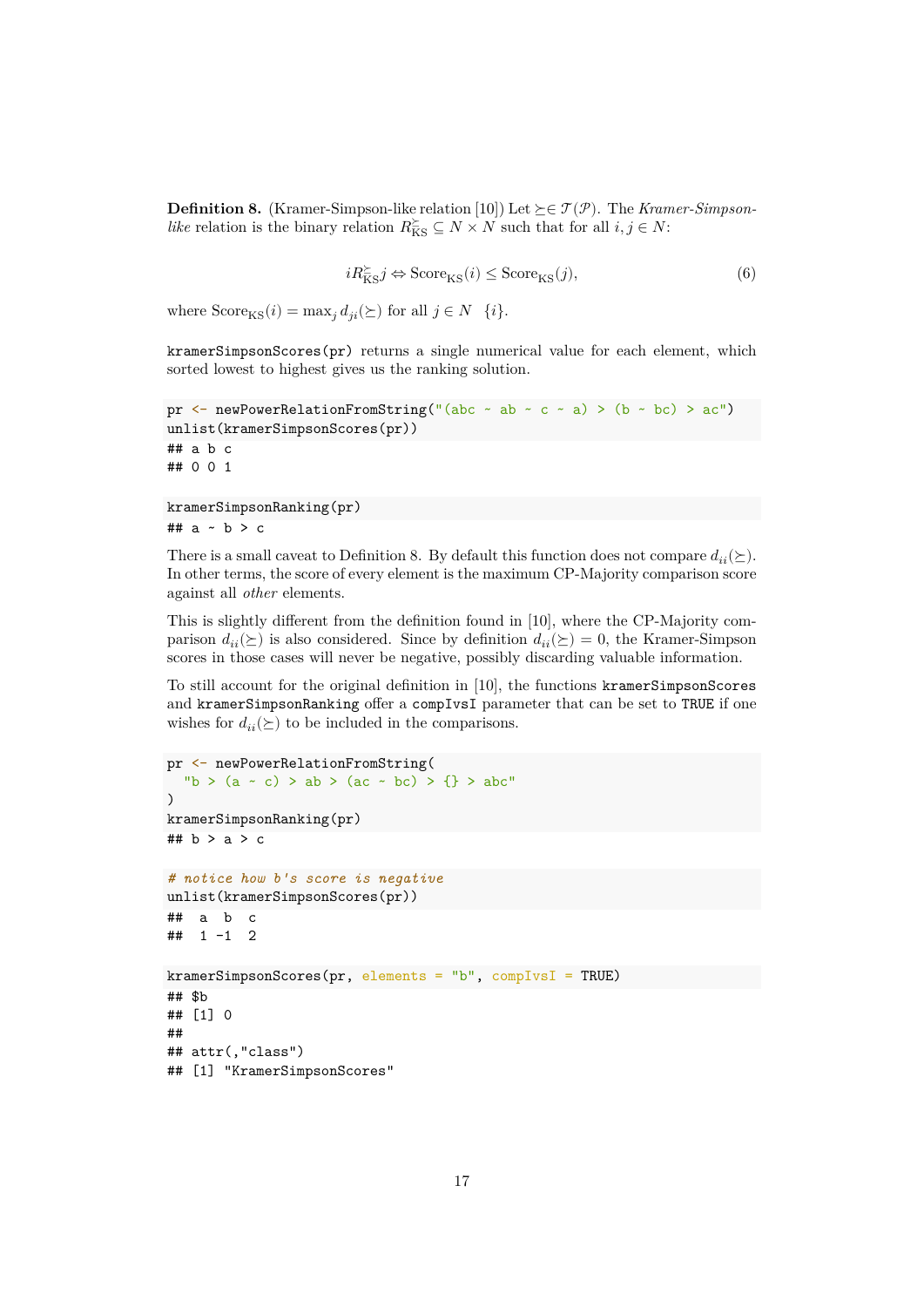#### **3.3.4 Lexicographical Excellence Solution**

The idea behind the lexicographical excellence solution (Lexcel) is to reward elements appearing more frequently in higher ranked equivalence classes.

For a given power relation  $\succeq$  and its quotient order  $\sum_1 \succ \cdots \succ \sum_m$ , we denote by  $i_k$ <br>the number of coalitions in  $\sum$  containing i: the number of coalitions in  $\sum_k$  containing *i*:

$$
i_k = |\{S \in \sum_k : i \in S\}| \tag{7}
$$

for  $k \in \{1, ..., m\}$ . Now, let  $Score_{Lex}(i)$  be the *m*-dimensional vector  $Score_{Lex}(i)$ **j**:  $\mathbf{i} \geq_{\text{Lex}} \mathbf{j}$  if either  $\mathbf{i} = \mathbf{j}$  or there exists  $t : i_r = j_r, r \in \{1, ..., t-1\}$ , and  $i_t > j_t$ .  $(i_1, \ldots, i_m)$  associated to  $\succeq$ . Consider the lexicographic order  $\geq_{\text{Lex}}$  among vectors **i** and

**Definition 9.** (Lexicographic-Excellence relation [8]) Let  $\succeq \in \mathcal{T}(\mathcal{P})$  with its corresponding quotient order  $\sum_{1} \succ \cdots \succ \sum_{m}$ . The *Lexicographic-Excellence* relation is the binary relation  $R_{\text{Lex}}^{\succeq} \subseteq N \times N$  such that for all  $i, j \in N$ :

$$
iR_{\text{Lex}}^{\succeq}j \Leftrightarrow \text{Score}_{\text{Lex}}(i) \geq_{\text{Lex}} \text{Score}_{\text{Lex}}(j)
$$
 (8)

```
pr <- newPowerRelationFromString(
 "12 > (123 - 23 - 3) > (1 - 2) > 13",asWhat = as.numeric
\lambda# show the number of times an element appears in each equivalence class
# e.g. 3 appears 3 times in [[2]] and 1 time in [[4]]
lapply(pr$equivalenceClasses, unlist)
## [[1]]
## [1] 1 2
##
## [[2]]
## [1] 1 2 3 2 3 3
##
## [[3]]
## [1] 1 2
##
## [[4]]
## [1] 1 3
lexScores <- lexcelScores(pr)
for(i in names(lexScores))
 paste0("Lexcel score of element ", i, ": ", lexScores[i])
# at index 1, element 2 ranks higher than 3
lexScores['2'] > lexScores['3']
## [1] TRUE
```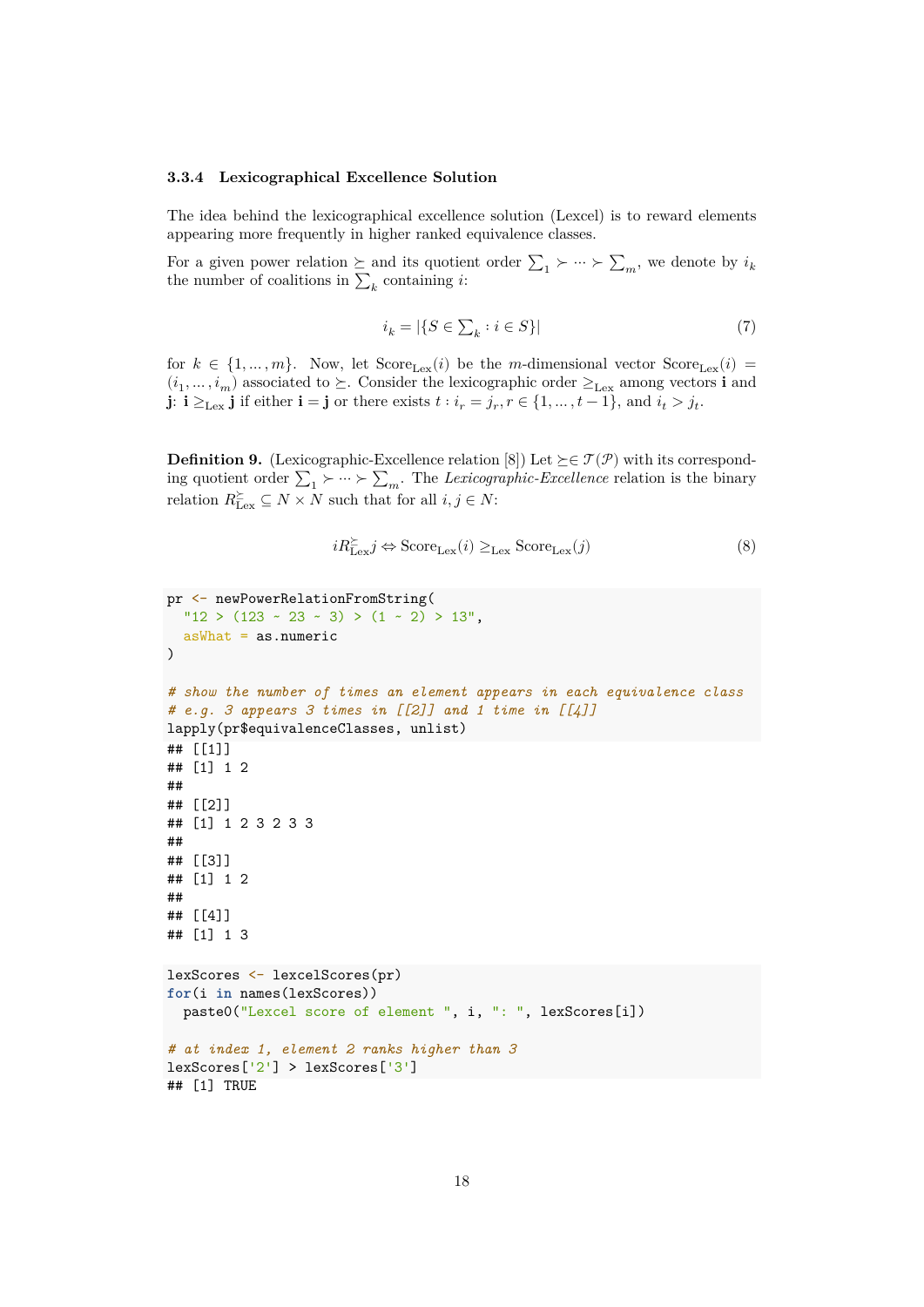```
# at index 2, element 2 ranks higher than 1
lexScores['2'] > lexScores['1']
## [1] TRUE
```

```
lexcelRanking(pr)
## 2 > 1 > 3
```
For some generalizations of the Lexcel solution see also [9].

Lexcel score vectors are very similar to the cumulative score vectors (3.2.2) in that the number of times an element appears in a given equivalence class is of interest. In fact, applying the base function cumsum on an element's lexcel score gives us its cumulative score.

```
lexcelCumulated <- lapply(lexScores, cumsum)
cumulScores <- cumulativeScores(pr)
```

```
paste0(names(lexcelCumulated), ": ", lexcelCumulated, collapse = ', ')
## [1] "1: 1:4, 2: c(1, 3, 4, 4), 3: c(0, 3, 3, 4)"
```

```
paste0(names(cumulScores), ": ", cumulScores, collapse = ', ')
## [1] "1: 1:4, 2: c(1, 3, 4, 4), 3: c(0, 3, 3, 4)"
```
#### **3.3.5 Dual Lexicographical Excellence Solution**

Similar to the Lexcel ranking, the Dual Lexcel also uses the Lexcel score vectors from definition 9 to establish a ranking. However, instead of rewarding higher frequencies in high ranking coalitions, it punishes higher frequencies in lower ranking coalitions, or, it punishes mediocrity[14].

Take the values  $i_k$  for  $k \in \{1, ..., m\}$  and the Lexcel score vector Score<sub>Lex</sub>(*i*) from<br>section 3.3.4. Consider the dual lexicographical order  $\ge$  among vectors i and i section 3.3.4. Consider the dual lexicographical order  $\geq_{\text{DualLex}}$  among vectors **i** and **j**: **i**  $\geq$ <sub>DualLex</sub> **j** if either **i** = **j** or there exists  $t : i_t < j_t$  and  $i_r = j_r, r \in \{t+1, ..., m\}$ .

**Definition 10.** (Dual Lexicographical-Excellence relation [14]) Let  $\succeq \in \mathcal{T}(\mathcal{P})$ . The *Dual Lexicographic-Excellence* relation is the binary relation  $R_{\text{DualLex}}^{\succeq} \subseteq N \times N$  such that for all  $i, i \in N$ . all  $i, j \in N$ :

$$
iR_{\text{DualLex}}^{\succeq} j \Leftrightarrow \text{Score}_{\text{Lex}}(i) \ge_{\text{DualLex}} \text{Score}_{\text{Lex}}(j)
$$
(9)

The S3 class LexcelScores does not account for Dual Lexcel comparisons. Instead  $-\text{rev}(x)$  is called on a Lexcel score vector x such that the resulting comparisons produces a Dual Lexcel ranking solution.

```
pr <- newPowerRelationFromString(
  "12 > (123 \sim 23 \sim 3) > (1 \sim 2) > 13",asWhat = as.numeric
\lambdalexScores <- lexcelScores(pr)
```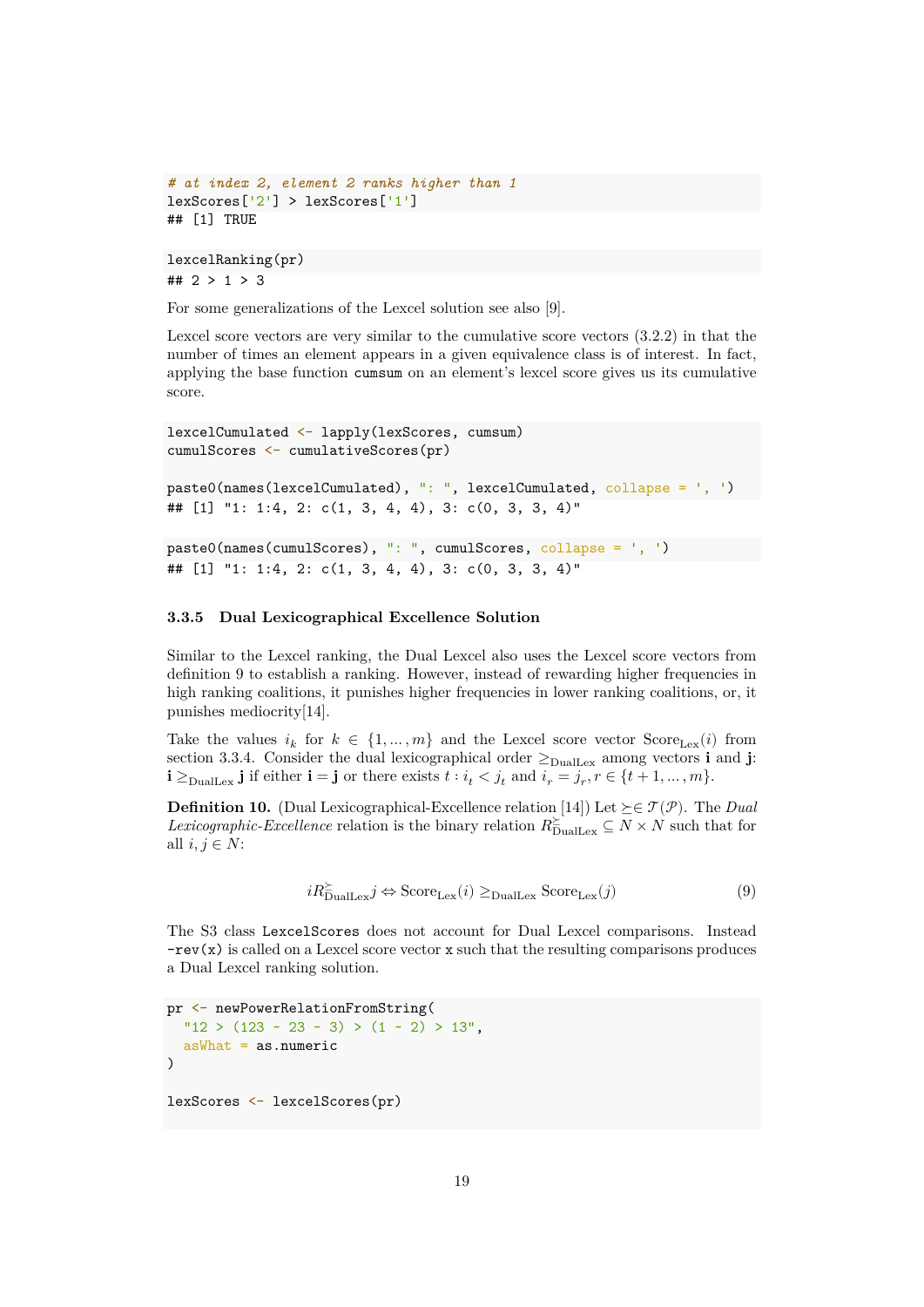```
# in regular Lexcel, 1 scores higher than 3
lexScores['1'] > lexScores['3']
## [1] TRUE
# turn Lexcel score into Dual Lexcel score
dualLexScores <- structure(
  lapply(lexcelScores(pr), function(r) -rev(r)),
 class = 'LexcelScores'
)
# now 1 scores lower than 3
dualLexScores['1'] > dualLexScores['3']
## [1] FALSE
# element 2 comes out at the top in both Lexcel and Dual Lexcel
lexcelRanking(pr)
## 2 > 1 > 3
```

```
dualLexcelRanking(pr)
## 2 > 3 > 1
```
# **4 Relations**

# **4.1 Incidence Matrix**

In our vignette we focused more on the intuitive aspects of power relations and social ranking solutions. To reiterate, a power relation is a total preorder, or a reflexive and transitive relation  $\succeq \in \mathcal{P} \times \mathcal{P}$ , where  $\sim$  denotes the symmetric part and  $\succ$  its asymmetric part.

A power relation can be viewed as an incidence matrix  $(b_{ij}) = B \in \{0,1\}^{|\mathcal{P}|\times |\mathcal{P}|}$ . Given two coalitions  $i, j \in \mathcal{P}$ , if  $iRj$  then  $b_{ij} = 1$ , else 0.

With help of the relations package, the functions relations::as.relation(pr) and powerRelationMatrix(pr) turn a PowerRelation object into a relation object. relations then offers ways to display the relation object as an incidence matrix with relation\_incidence(rel) and to test basic properties such relation\_is\_linear\_order(rel), relation\_is\_acyclic(rel) and relation\_is\_antisymmetric(rel) (see relations package for more  $[11]$ ).

```
pr \langle - newPowerRelationFromString("ab > a > {} > b")
rel <- relations::as.relation(pr)
relations::relation_incidence(rel)
## Incidences:
## ab a {} b
## ab 1 1 1 1
## a 0 1 1 1
## {} 0 0 1 1
## b 0 0 0 1
```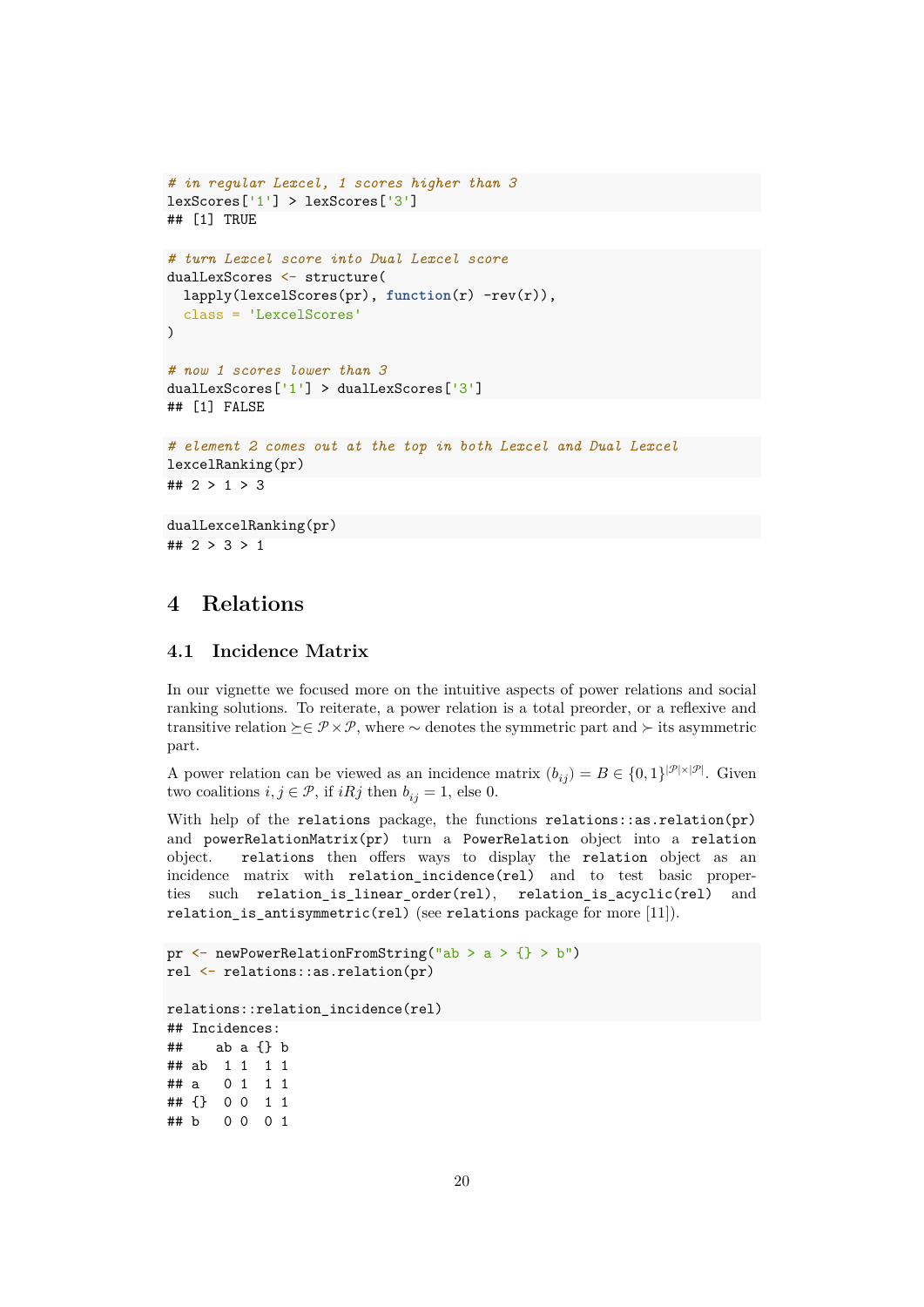```
c(
 relations::relation_is_acyclic(rel),
 relations::relation_is_antisymmetric(rel),
 relations::relation_is_linear_order(rel),
 relations::relation_is_complete(rel),
 relations::relation_is_reflexive(rel),
 relations::relation_is_transitive(rel)
)
```
## [1] TRUE TRUE TRUE TRUE TRUE TRUE

Note that the columns and rows are sorted by their names in relation domain(rel), hence why each name is preceded by the ordering number.

```
# a power relation where coalitions {1} and {2} are indifferent
pr \leq newPowerRelationFromString("12 > (1 - 2)", asWhat = as.numeric)
rel <- relations::as.relation(pr)
# we have both binary relations {1}R{2} as well as {2}R{1}
relations::relation_incidence(rel)
## Incidences:
## 12 1 2
## 12 1 1 1
## 1 0 1 1
## 2 0 1 1
# FALSE
c(
 relations::relation_is_acyclic(rel),
 relations::relation_is_antisymmetric(rel),
 relations::relation_is_linear_order(rel),
 relations::relation_is_complete(rel),
 relations::relation_is_reflexive(rel),
 relations::relation_is_transitive(rel)
)
## [1] FALSE FALSE FALSE TRUE TRUE TRUE
```
### **4.2 Cycles and Transitive Closure**

A cycle in a power relation exists, if there is one coalition  $S \in 2^N$  that appears twice. For example, in  $\{1,2\} \succ (\{1\} \sim \emptyset) \succ \{1,2\}$ , the coalition  $\{1,2\}$  appears at the beginning and at the end of the power relation.

Properly handling power relations and calculating social ranking solutions with cycles is somewhat ill-defined, hence a warning message is shown as soon as one is created.

```
newPowerRelation(c(1,2), ">", 2, ">", 1, "~", 2, ">", c(1,2))
#! Warning in newPowerRelation(c(1, 2), ">", 2, ">", 1, "~", 2, ">",
c(1, 2)): Found the following duplicates. Did you mean to introduce
cycles?
#! {2}
#! {1, 2}
```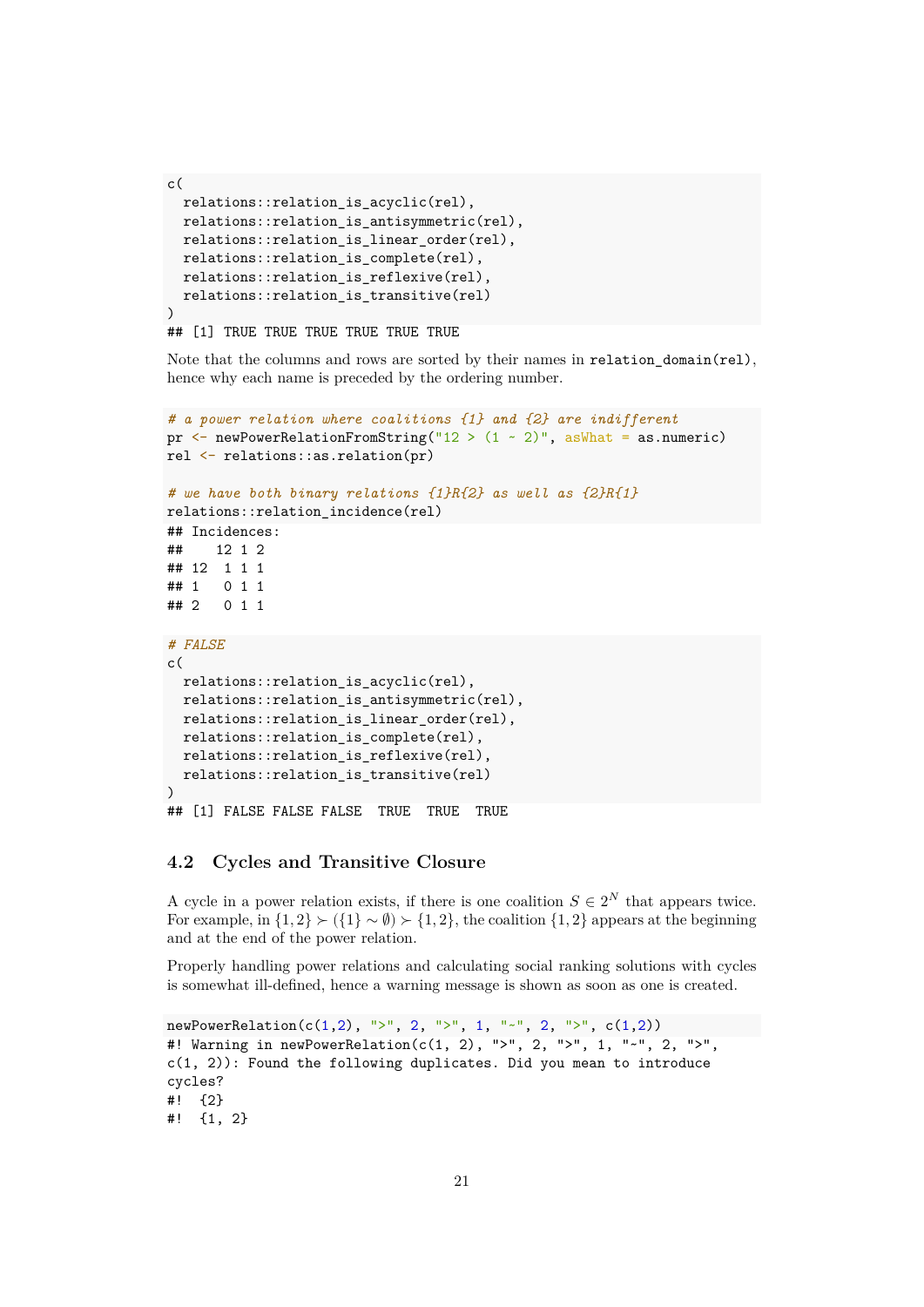## Elements: 1 2 ##  $12 > 2 > (1 - 2) > 12$ 

Recall that a power relation is transitive, meaning for three coalitions  $x, y, z \in 2^N$ , if  $xRy$  and  $yRz$ , then  $xRz$ . If we introduce cycles, we pretty much introduce symmetry. Assume we have the power relation  $x \succ y \succ x$ . Then, even though xRy and yRx are defined as the asymmetric part of the power relation  $\succeq$ , together they form the symmetric power relation  $x \sim y$ .

transitiveClosure(pr) is a function that turns a power relation with cycles into one without one. In the process of removing duplicate coalitions, it turns all asymmectric relations within a cycle into symmetric relations.

```
pr <- suppressWarnings(newPowerRelation(1, '>', 2, '>', 1))
pr
## Elements: 1 2
## 1 > 2 > 1
transitiveClosure(pr)
## Elements: 1 2
\# (1 ~ 2)
# two cycles, (1>3>1) and (2>23>2)
pr <- suppressWarnings(
  newPowerRelationFromString(
    "1 > 3 > 1 > 2 > 23 > 2",
    asWhat = as.numeric
  )
)
transitiveClosure(pr)
## Elements: 1 2 3
\# (1 ~ 3) > (2 ~ 23)
# overlapping cycles
pr <- suppressWarnings(
  newPowerRelationFromString("c > ac > b > ac > (a \sim b) > abc")
\big)transitiveClosure(pr)
## Elements: a b c
## c > (ac - b - a) > abc
```
# **Bibliography**

1. Shapley LS, Shubik M. A method for evaluating the distribution of power in a committee system. American political science review. 1954;48:787–92.

2. Banzhaf III JF. Weighted voting doesn't work: A mathematical analysis. Rutgers L Rev. 1964;19:317.

3. Holler MJ, Nurmi H. Power, voting, and voting power: 30 years after. Springer; 2013.